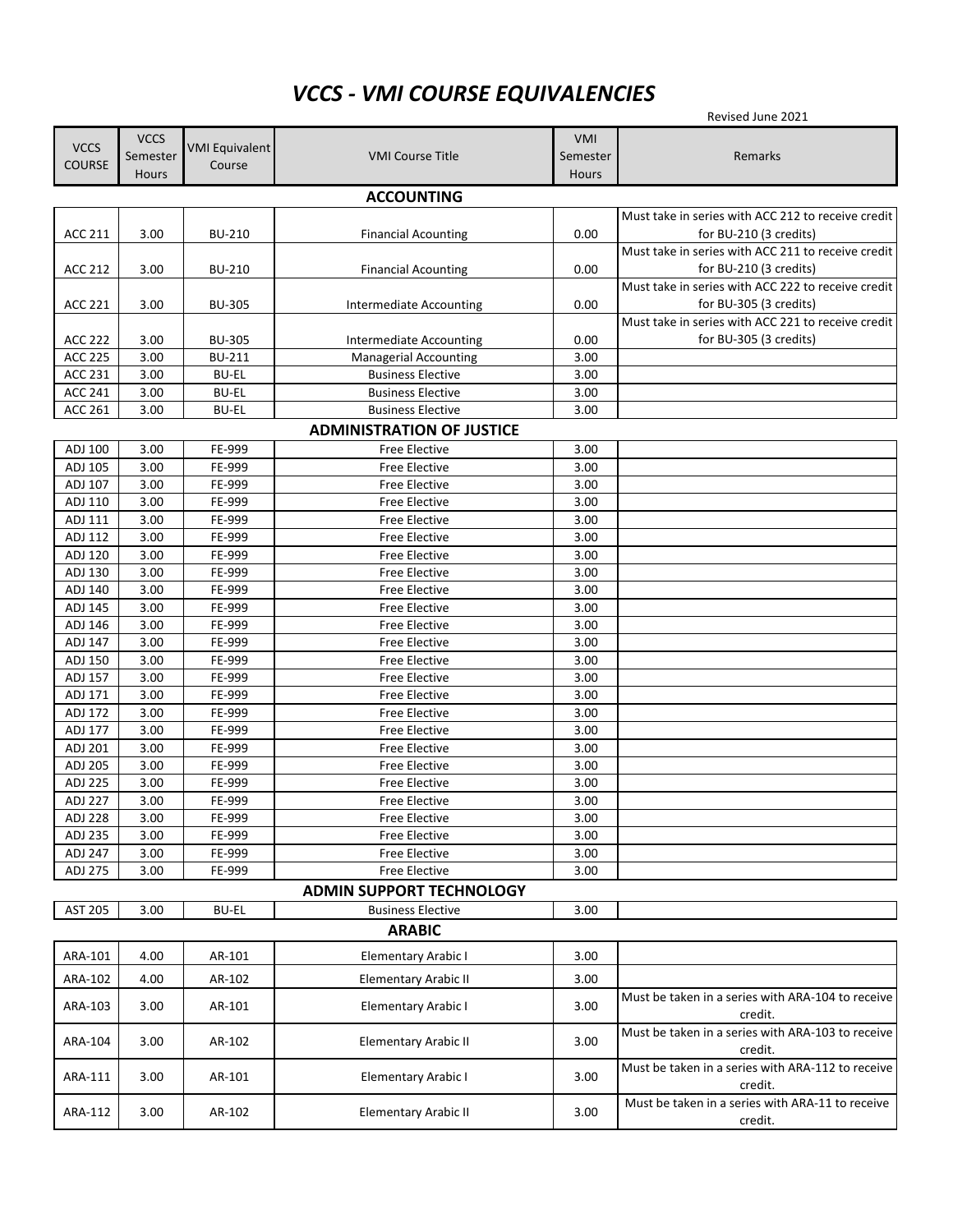| <b>VCCS</b><br>COURSE | <b>VCCS</b><br>Semester<br>Hours | <b>VMI Equivalent</b><br>Course | <b>VMI Course Title</b>      | <b>VMI</b><br>Semester<br>Hours | Remarks    |
|-----------------------|----------------------------------|---------------------------------|------------------------------|---------------------------------|------------|
| ARA-201               | 3.00                             | AR-201                          | Intermediate Arabic I        | 3.00                            |            |
| ARA-202               | 3.00                             | AR-202                          | Intermediate Arabic II       | 3.00                            |            |
|                       |                                  |                                 | <b>ART</b>                   |                                 |            |
| <b>ART 100</b>        | 3.00                             | FE-999                          | Free Elective                | 3.00                            |            |
| <b>ART 101</b>        | 3.00                             | <b>ERH-215</b>                  | History of Art I             | 3.00                            | Or ERH-216 |
| <b>ART 102</b>        | 3.00                             | ERH-216                         | History of Art II            | 3.00                            | Or ERH-215 |
| ART 103               | 3.00                             | FE-999                          | <b>Free Elective</b>         | 3.00                            |            |
| <b>ART 104</b>        | 3.00                             | FE-999                          | <b>Free Elective</b>         | 3.00                            |            |
| <b>ART 105</b>        | 3.00                             | FE-999                          | Free Elective                | 3.00                            |            |
| ART 106               | 3.00                             | FE-999                          | Free Elective                | 3.00                            |            |
| ART 109               | 3.00                             | FE-999                          | <b>Free Elective</b>         | 3.00                            |            |
| ART 111               | 3.00                             | FE-999                          | <b>Free Elective</b>         | 3.00                            |            |
| <b>ART 112</b>        | 3.00                             | FE-999                          | Free Elective                | 3.00                            |            |
| ART 114               | 3.00                             | FE-999                          | Free Elective                | 3.00                            |            |
| <b>ART 115</b>        | 1.00                             | FE-999                          | Free Elective                | 1.00                            |            |
| <b>ART 116</b>        | 3.00                             | FE-999                          | Free Elective                | 3.00                            |            |
| ART 117               | 3.00                             | FE-999                          | Free Elective                | 3.00                            |            |
| <b>ART 120</b>        | 2.00                             | FE-999                          | Free Elective                | 2.00                            |            |
| <b>ART 121</b>        | 3 or 4                           | <b>ERH-225</b>                  | Visual Arts Studio           | 3.00                            |            |
| <b>ART 122</b>        | 3 or 4                           | <b>ERH-225</b>                  | Visual Arts Studio           | 3.00                            |            |
| <b>ART 125</b>        | 3.00                             | ERH-225                         | Visual Arts Studio           | 3.00                            |            |
| ART 130               | 4 or 6                           | FE-999                          | <b>Free Elective</b>         | 3.00                            |            |
| ART 131               | 3 or 4                           | <b>ERH-225</b>                  | Visual Arts Studio           | 3.00                            | Or FE-999  |
| <b>ART 132</b>        | 3 or 4                           | <b>ERH-225</b>                  | Visual Arts Studio           | 3.00                            | Or FE-999  |
| <b>ART 133</b>        | 4.00                             | FE-999                          | Free Elective                | 3.00                            |            |
| ART 134               | 3 or 4                           | FE-999                          | Free Elective                | 3.00                            |            |
| <b>ART 135</b>        | 3 or 4                           | FE-999                          | Free Elective                | 3.00                            |            |
| <b>ART 138</b>        | 3 or 4                           | FE-999                          | <b>Free Elective</b>         | 3.00                            |            |
| <b>ART 140</b>        | 3 or 4                           | <b>ERH-225</b>                  | Visual Arts Studio           | 3.00                            | Or FE-999  |
| ART 141               | 3 or 4                           | FE-999                          | <b>Free Elective</b>         | 3.00                            |            |
| <b>ART 142</b>        | 3 or 4                           | FE-999                          | Free Elective                | 3.00                            |            |
| <b>ART 150</b>        | 3.00                             | <b>ERH-217</b>                  | Film and Performance Studies | 3.00                            |            |
| <b>ART 153</b>        | 3 or 4                           | FE-999                          | <b>Free Elective</b>         | 3.00                            |            |
| <b>ART 154</b>        | 3 or 4                           | FE-999                          | Free Elective                | 3.00                            |            |
| <b>ART 160</b>        | 3.00                             | FE-999                          | Free Elective                | 3.00                            |            |
| ART 161               | 3.00                             | FE-999                          | Free Elective                | 3.00                            |            |
| <b>ART 180</b>        | 3.00                             | FE-999                          | Free Elective                | 3.00                            |            |
| <b>ART 183</b>        | 3.00                             | FE-999                          | Free Elective                | 3.00                            |            |
| <b>ART 184</b>        | 3.00                             | FE-999                          | Free Elective                | 3.00                            |            |
| <b>ART 186</b>        | 3.00                             | FE-999                          | Free Elective                | 3.00                            |            |
| <b>ART 201</b>        | 3.00                             | ERH-215                         | History of Art I             | 3.00                            |            |
| <b>ART 202</b>        | 3.00                             | ERH-216                         | History of Art II            | 3.00                            |            |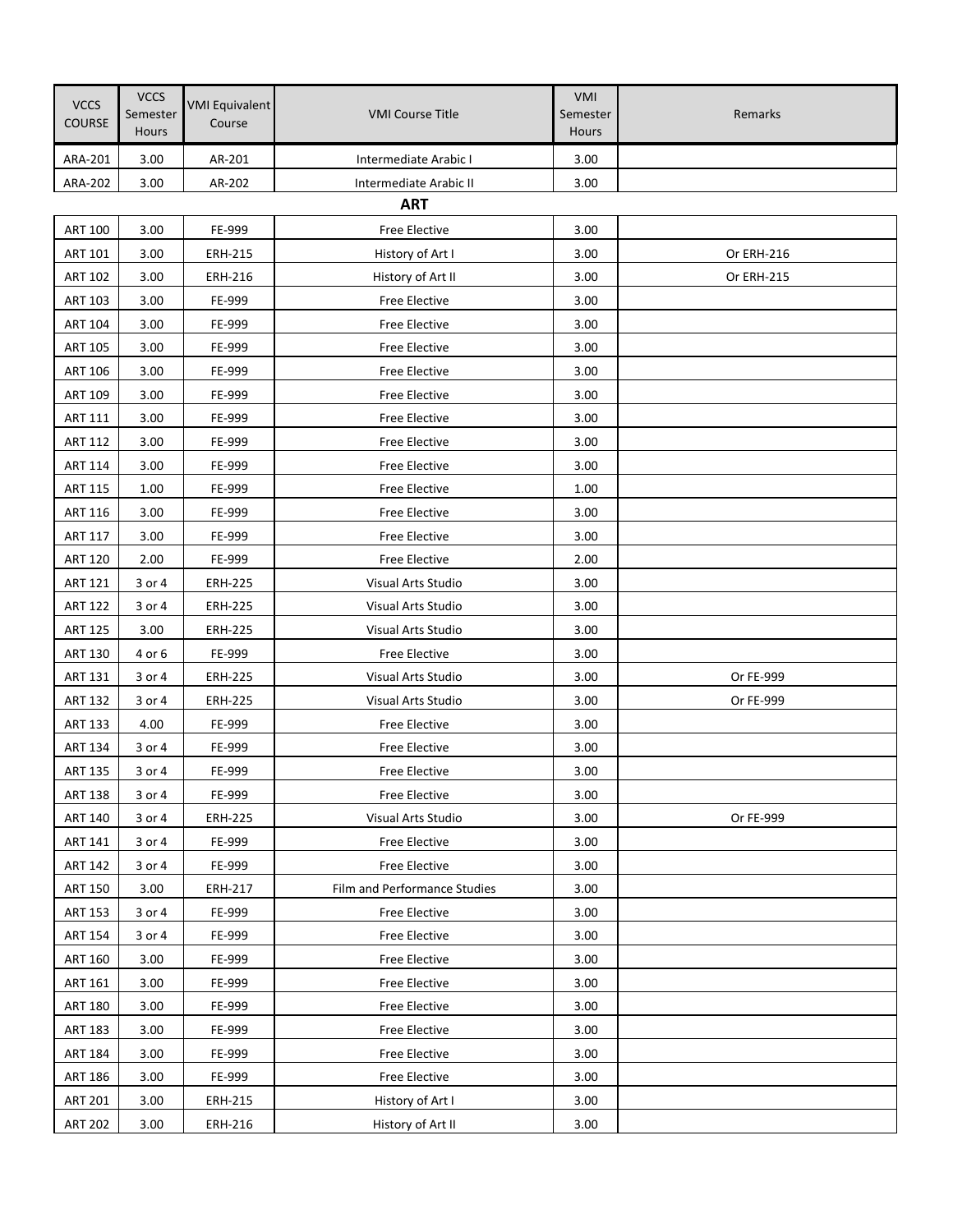| <b>VCCS</b><br><b>COURSE</b> | <b>VCCS</b><br>Semester<br><b>Hours</b> | <b>VMI Equivalent</b><br>Course | <b>VMI Course Title</b>   | VMI<br>Semester<br>Hours | Remarks   |
|------------------------------|-----------------------------------------|---------------------------------|---------------------------|--------------------------|-----------|
| <b>ART 203</b>               | 3.00                                    | FE-999                          | <b>Free Elective</b>      | 3.00                     |           |
| <b>ART 204</b>               | 4 or 6                                  | FE-999                          | <b>Free Elective</b>      | 3.00                     |           |
| <b>ART 207</b>               | 3 or 4                                  | FE-999                          | Free Elective             | 3.00                     |           |
| <b>ART 208</b>               | 3 or 4                                  | FE-999                          | Free Elective             | 3.00                     |           |
| <b>ART 209</b>               | 3.00                                    | FE-999                          | Free Elective             | 3.00                     |           |
| <b>ART 210</b>               | 3.00                                    | FE-999                          | <b>Free Elective</b>      | 3.00                     |           |
| <b>ART 211</b>               | 3.00                                    | ERH-EL                          | <b>ERH Elective</b>       | 3.00                     |           |
| <b>ART 212</b>               | 3.00                                    | ERH-EL                          | <b>ERH Elective</b>       | 3.00                     |           |
| <b>ART 213</b>               | 3.00                                    | ERH-EL                          | <b>ERH Elective</b>       | 3.00                     |           |
| <b>ART 214</b>               | 3.00                                    | FE-999                          | <b>Free Elective</b>      | 3.00                     |           |
| <b>ART 217</b>               | 4 or 6                                  | FE-999                          | Free Elective             | 3.00                     |           |
| <b>ART 218</b>               | 4 or 6                                  | FE-999                          | Free Elective             | 3.00                     |           |
| <b>ART 220</b>               | 3.00                                    | FE-999                          | <b>Free Elective</b>      | 3.00                     |           |
| <b>ART 221</b>               | 3.00                                    | <b>ERH-225</b>                  | Visual Arts Studio        | 3.00                     | Or FE-999 |
| <b>ART 222</b>               | 3.00                                    | <b>ERH-225</b>                  | Visual Arts Studio        | 3.00                     | Or FE-999 |
| <b>ART 229</b>               | 4.00                                    | FE-999                          | Free Elective             | 3.00                     |           |
| <b>ART 230</b>               | 3 or 4                                  | FE-999                          | Free Elective             | 3.00                     |           |
| <b>ART 231</b>               | 3 or 4                                  | FE-999                          | <b>Free Elective</b>      | 3.00                     |           |
| <b>ART 232</b>               | 3 or 4                                  | FE-999                          | Free Elective             | 3.00                     |           |
| <b>ART 235</b>               | 3 or 4                                  | FE-999                          | Free Elective             | 3.00                     |           |
| <b>ART 236</b>               | 3 or 4                                  | FE-999                          | Free Elective             | 3.00                     |           |
| <b>ART 237</b>               | 3 or 4                                  | FE-999                          | Free Elective             | 3.00                     |           |
| <b>ART 241</b>               | 3.00                                    | <b>ERH-225</b>                  | Visual Arts Studio        | 3.00                     | Or FE-999 |
| <b>ART 242</b>               | 3.00                                    | <b>ERH-225</b>                  | Visual Arts Studio        | 3.00                     | Or FE-999 |
| <b>ART 243</b>               | 3.00                                    | <b>ERH-225</b>                  | <b>Visual Arts Studio</b> | 3.00                     | Or FE-999 |
| <b>ART 244</b>               | 3.00                                    | <b>ERH-225</b>                  | Visual Arts Studio        | 3.00                     | Or FE-999 |
| <b>ART 245</b>               | 3.00                                    | FE-999                          | Free Elective             | 3.00                     |           |
| <b>ART 246</b>               | 3.00                                    | FE-999                          | Free Elective             | 3.00                     |           |
| <b>ART 247</b>               | 3 or 4                                  | FE-999                          | <b>Free Elective</b>      | 3.00                     |           |
| <b>ART 248</b>               | 3 or 4                                  | FE-999                          | Free Elective             | 3.00                     |           |
| <b>ART 249</b>               | 3 or 4                                  | FE-999                          | Free Elective             | 3.00                     |           |
| <b>ART 250</b>               | 3.00                                    | FE-999                          | Free Elective             | 3.00                     |           |
| <b>ART 251</b>               | 3.00                                    | FE-999                          | Free Elective             | 3.00                     |           |
| <b>ART 252</b>               | 3.00                                    | FE-999                          | Free Elective             | 3.00                     |           |
| <b>ART 259</b>               | 3.00                                    | FE-999                          | Free Elective             | 3.00                     |           |
| <b>ART 260</b>               | 3.00                                    | FE-999                          | Free Elective             | 3.00                     |           |
| <b>ART 263</b>               | 4 or 6                                  | FE-999                          | Free Elective             | 3.00                     |           |
| <b>ART 264</b>               | 3 or 4                                  | FE-999                          | Free Elective             | 3.00                     |           |
| <b>ART 265</b>               | 3 or 4                                  | FE-999                          | Free Elective             | 3.00                     |           |
| <b>ART 269</b>               | 3.00                                    | FE-999                          | Free Elective             | 3.00                     |           |
| ART 271                      | 3 or 4                                  | <b>ERH-225</b>                  | Visual Arts Studio        | 3.00                     |           |
| <b>ART 272</b>               | 3 or 4                                  | <b>ERH-225</b>                  | Visual Arts Studio        | 3.00                     |           |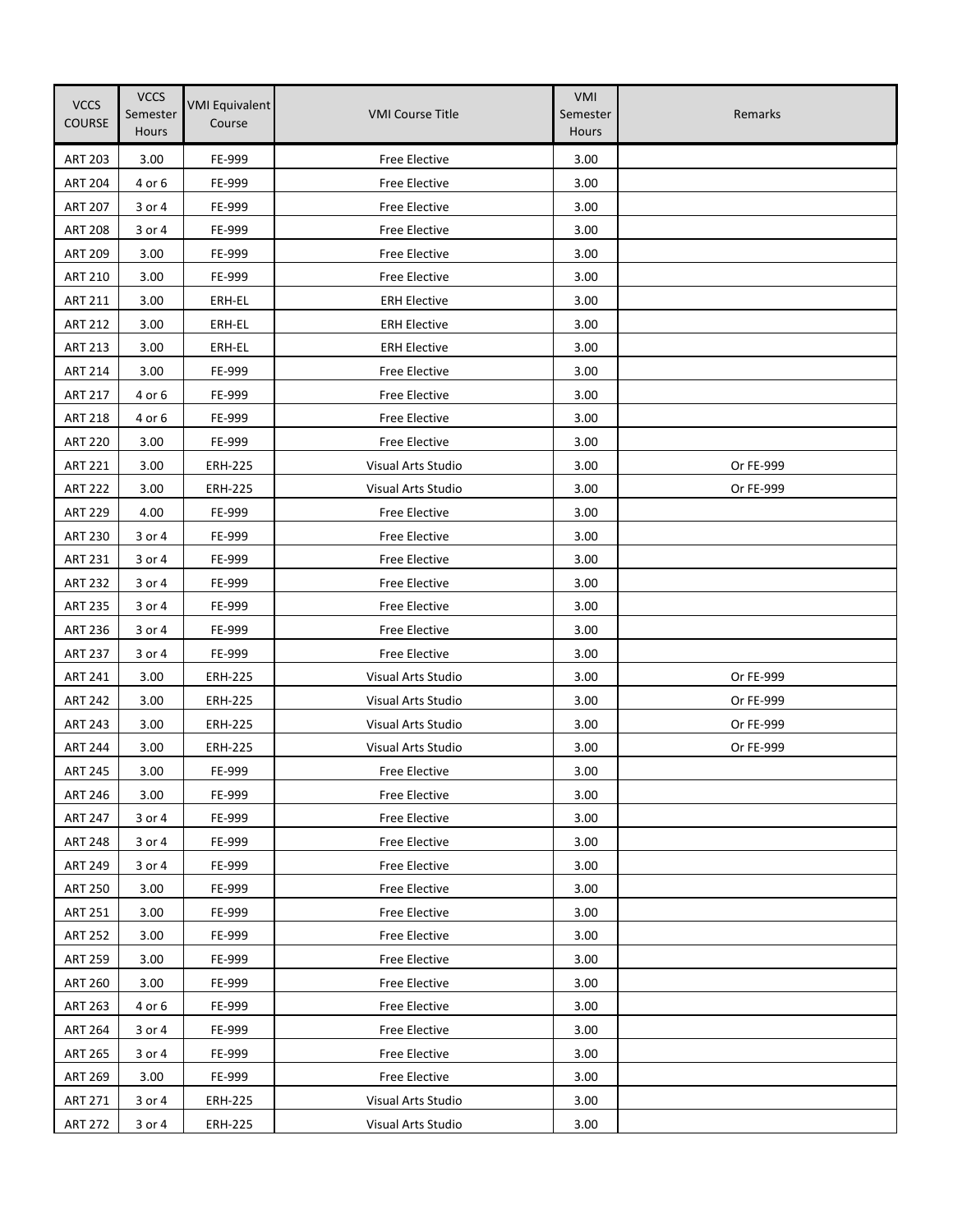| <b>VCCS</b><br><b>COURSE</b> | <b>VCCS</b><br>Semester<br>Hours | <b>VMI Equivalent</b><br>Course | <b>VMI Course Title</b>   | VMI<br>Semester<br><b>Hours</b> | Remarks                      |
|------------------------------|----------------------------------|---------------------------------|---------------------------|---------------------------------|------------------------------|
| <b>ART 275</b>               | 4.00                             | <b>ERH-225</b>                  | Visual Arts Studio        | 3.00                            |                              |
| <b>ART 277</b>               | 4.00                             | <b>ERH-225</b>                  | Visual Arts Studio        | 3.00                            |                              |
| <b>ART 278</b>               | 4.00                             | FE-999                          | Free Elective             | 3.00                            |                              |
| <b>ART 279</b>               | 4.00                             | FE-999                          | Free Elective             | 3.00                            |                              |
| <b>ART 280</b>               | 3.00                             | FE-999                          | Free Elective             | 3.00                            |                              |
| <b>ART 281</b>               | 3.00                             | FE-999                          | Free Elective             | 3.00                            |                              |
| <b>ART 282</b>               | 3.00                             | FE-999                          | Free Elective             | 3.00                            |                              |
| <b>ART 283</b>               | 3.00                             | FE-999                          | Free Elective             | 3.00                            |                              |
| <b>ART 284</b>               | 3.00                             | FE-999                          | Free Elective             | 3.00                            |                              |
|                              |                                  |                                 | <b>BIOLOGY</b>            |                                 |                              |
| <b>BIO 100</b>               | 3.00                             | SC-EL                           | <b>Science Elective</b>   | 3.00                            |                              |
| <b>BIO 101</b>               | 4.00                             | BI-101                          | General Biology I         | 4.00                            |                              |
| <b>BIO 102</b>               | 4.00                             | BI-102                          | <b>General Biology II</b> | 4.00                            |                              |
| <b>BIO 106</b>               | 4.00                             | SC-EL                           | <b>Science Elective</b>   | 4.00                            |                              |
| <b>BIO 107</b>               | 4.00                             | BI-EL                           | <b>Biology Elective</b>   | 4.00                            |                              |
| <b>BIO 110</b>               | 4.00                             | SC-EL                           | <b>Science Elective</b>   | 4.00                            |                              |
| <b>BIO 114</b>               | 4.00                             | SC-EL                           | <b>Science Elective</b>   | 4.00                            |                              |
| <b>BIO 120</b>               | 4.00                             | SC-EL                           | <b>Science Elective</b>   | 4.00                            |                              |
| <b>BIO 141</b>               | 3.00                             | SC-EL                           | <b>Science Elective</b>   | 3.00                            |                              |
| <b>BIO 142</b>               | 3.00                             | SC-EL                           | <b>Science Elective</b>   | 3.00                            |                              |
| <b>BIO 145</b>               | 5.00                             | SC-EL                           | <b>Science Elective</b>   | 4.00                            |                              |
| <b>BIO 146</b>               | 3.00                             | SC-EL                           | Science Elective          | 3.00                            |                              |
| <b>BIO 147</b>               | 1.00                             | SC-EL                           | <b>Science Elective</b>   | 1.00                            |                              |
| <b>BIO 149</b>               | 1.00                             | SC-EL                           | <b>Science Elective</b>   | 1.00                            |                              |
| <b>BIO 150</b>               | 4.00                             | SC-EL                           | <b>Science Elective</b>   | 4.00                            |                              |
| <b>BIO 151</b>               | 1.00                             | SC-EL                           | <b>Science Elective</b>   | 1.00                            |                              |
| <b>BIO 152</b>               | 1.00                             | SC-EL                           | <b>Science Elective</b>   | 1.00                            |                              |
| <b>BIO 165</b>               | 2.00                             | $SC-EL$                         | <b>Science Elective</b>   | 2.00                            |                              |
| <b>BIO 170</b>               | $1$ or $2$                       | $SC-EL$                         | <b>Science Elective</b>   | $1$ or $2$                      |                              |
| <b>BIO 173</b>               | 4.00                             | BI-101                          | General Biology I         | 4.00                            |                              |
| <b>BIO 205</b>               | 4.00                             | BI-313                          | Microbiology              | 4.00                            |                              |
| <b>BIO 206</b>               | 4.00                             | BI-404                          | Cell Biology              | 3.00                            |                              |
| <b>BIO 215</b>               | 3.00                             | SC-EL                           | <b>Science Elective</b>   | 3.00                            |                              |
| <b>BIO 220</b>               | 3.00                             | BI-EL                           | <b>Biology Elective</b>   | 3.00                            |                              |
| <b>BIO 227</b>               | 3.00                             | SC-EL                           | <b>Science Elective</b>   | 3.00                            |                              |
| <b>BIO 231</b>               | 4.00                             | SC-EL                           | <b>Science Elective</b>   | 4.00                            |                              |
| <b>BIO 232</b>               | 4.00                             | $SC-EL$                         | <b>Science Elective</b>   | 4.00                            |                              |
| <b>BIO 256</b>               | 4.00                             | BI-EL                           | <b>Biology Elective</b>   | 4.00                            |                              |
| <b>BIO 270</b>               | 3 or 4                           | BI-EL                           | <b>Biology Elective</b>   | 3.00                            | If 4 credits- BI-312 Ecology |
| <b>BIO 271</b>               | 4.00                             | BI-312                          | Ecology                   | 4.00                            |                              |
| <b>BIO 275</b>               | 4.00                             | BI-EL                           | <b>Biology Elective</b>   | 4.00                            |                              |
| <b>BIO 276</b>               | 4.00                             | BI-EL                           | <b>Biology Elective</b>   | 4.00                            |                              |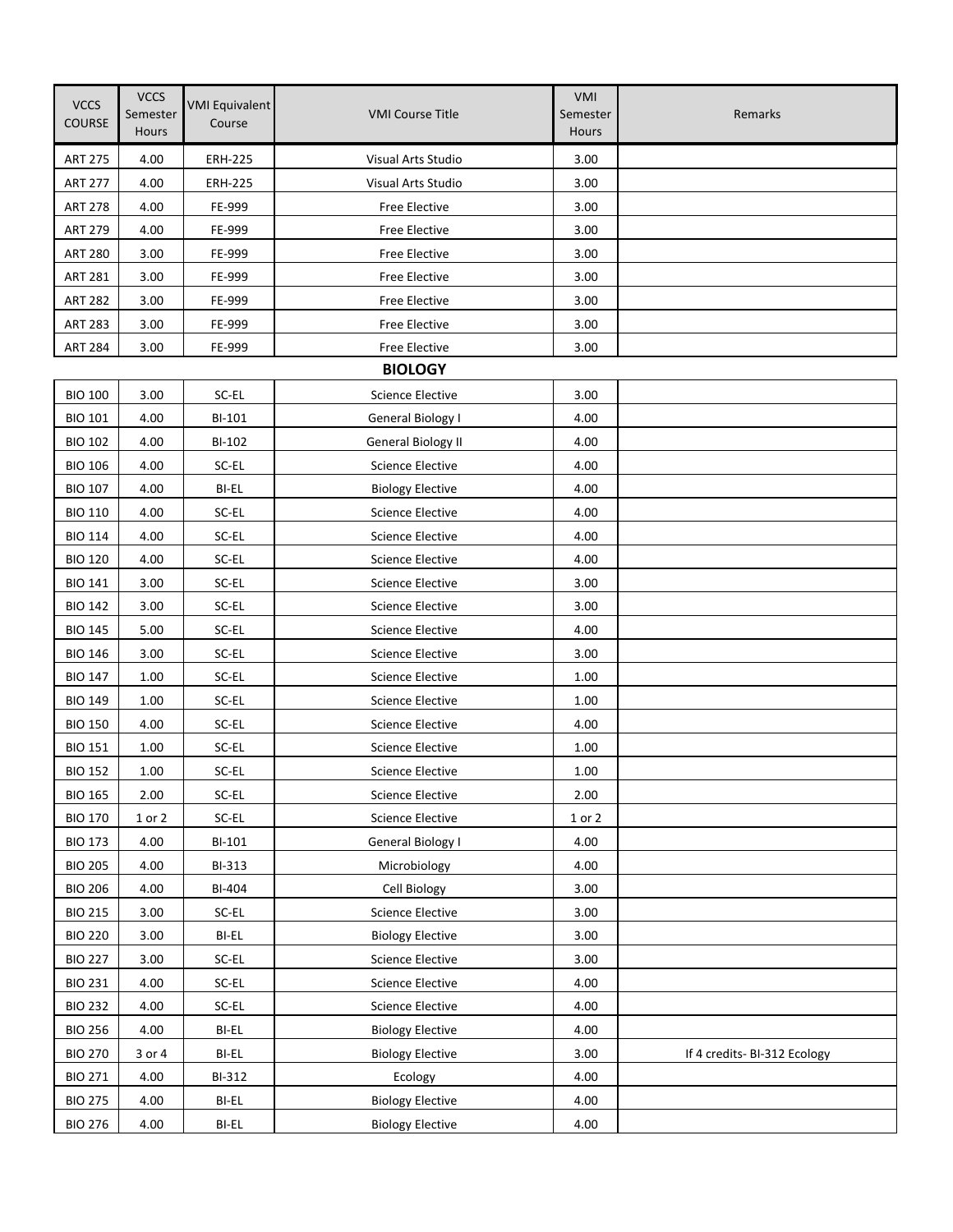| <b>VCCS</b><br><b>COURSE</b>      | <b>VCCS</b><br>Semester<br><b>Hours</b> | <b>VMI Equivalent</b><br>Course | <b>VMI Course Title</b>                                    | VMI<br>Semester<br><b>Hours</b> | Remarks                                                                  |  |  |  |  |
|-----------------------------------|-----------------------------------------|---------------------------------|------------------------------------------------------------|---------------------------------|--------------------------------------------------------------------------|--|--|--|--|
| <b>BIO 278</b>                    | 3.00                                    | BI-EL                           | <b>Biology Elective</b>                                    | 3.00                            |                                                                          |  |  |  |  |
| <b>BUSINESS</b>                   |                                         |                                 |                                                            |                                 |                                                                          |  |  |  |  |
| <b>BUS 116</b>                    | 3.00                                    | FE-999                          | Free Elective                                              | 3.00                            |                                                                          |  |  |  |  |
|                                   |                                         |                                 |                                                            |                                 |                                                                          |  |  |  |  |
| <b>BUS 146</b>                    | 3.00                                    | FE-999                          | <b>Free Elective</b>                                       | 3.00                            |                                                                          |  |  |  |  |
| <b>BUS 147</b>                    | 3.00                                    | FE-999                          | Free Elective                                              | 3.00                            |                                                                          |  |  |  |  |
| <b>BUS 157</b>                    | 3.00                                    | FE-999                          | <b>Free Elective</b>                                       | 3.00                            |                                                                          |  |  |  |  |
| <b>BUS 165</b>                    | 3.00                                    | FE-999                          | Free Elective                                              | 3.00                            |                                                                          |  |  |  |  |
| <b>BUS 200</b>                    | 3.00                                    | <b>BU-220</b>                   | <b>Principles of Management</b>                            | 3.00                            |                                                                          |  |  |  |  |
| <b>BUS 201</b>                    | 3.00                                    | <b>BU-EL</b>                    | <b>Business Elective</b>                                   | 3.00                            |                                                                          |  |  |  |  |
| <b>BUS 202</b>                    | 3.00                                    | <b>BU-EL</b>                    | <b>Business Elective</b>                                   | 3.00                            |                                                                          |  |  |  |  |
| <b>BUS 205</b>                    | 3.00                                    | <b>BU-322</b>                   | Human Resource Management                                  | 3.00                            |                                                                          |  |  |  |  |
| <b>BUS 221</b>                    | 3.00                                    | FE-999                          | <b>Statistics</b>                                          | 0.00                            |                                                                          |  |  |  |  |
| <b>BUS 222</b>                    | 3.00                                    | FE-999                          | <b>Statistics</b>                                          | 0.00                            |                                                                          |  |  |  |  |
| <b>BUS 227</b>                    | 3.00                                    | FE-999                          | Free Elective                                              | 3.00                            |                                                                          |  |  |  |  |
|                                   |                                         |                                 |                                                            |                                 | Must take in series with BUS 242 to receive credit                       |  |  |  |  |
| <b>BUS 241</b>                    | 3.00                                    | <b>BU-316</b>                   | Legal Environment of Business                              | 0.00                            | for BU-316 (3 credits)                                                   |  |  |  |  |
|                                   |                                         |                                 |                                                            |                                 | Must take in series with BUS 241 to receive credit                       |  |  |  |  |
| <b>BUS 242</b>                    | 3.00                                    | <b>BU-316</b>                   | Legal Environment of Business                              | 0.00                            | for BU-316 (3 credits)                                                   |  |  |  |  |
| <b>BUS 265</b>                    | 3.00                                    | <b>BU-EL</b>                    | <b>Business Elective</b>                                   | 3.00                            |                                                                          |  |  |  |  |
| <b>BUS 280</b>                    | 3.00                                    | <b>BU-306</b>                   | <b>International Business</b>                              | 3.00                            |                                                                          |  |  |  |  |
|                                   |                                         |                                 | <b>CHEMISTRY</b>                                           |                                 |                                                                          |  |  |  |  |
| CHM 101                           | 3.00                                    | CH-131                          | Chemical Science I                                         | 3.00                            |                                                                          |  |  |  |  |
| <b>CHM 101L</b>                   | 1.00                                    | CH-111                          | Laboratory for CH-131                                      | 1.00                            |                                                                          |  |  |  |  |
| <b>CHM 102</b>                    | 3.00                                    | CH-132                          | <b>Chemical Science II</b>                                 | 3.00                            |                                                                          |  |  |  |  |
| <b>CHM 102L</b>                   | 1.00                                    | CH-112                          | Laboratory for CH-132                                      | 1.00                            |                                                                          |  |  |  |  |
| <b>CHM 111</b>                    | 3.00                                    | CH-137                          | Introductory College Chemistry I                           | 3.00                            | Or CH-131                                                                |  |  |  |  |
| <b>CHM 111L</b><br><b>CHM 112</b> | 1.00<br>3.00                            | CH-117<br>CH-138                | Laboratory for CH-137<br>Introductory College Chemistry II | 1.00<br>3.00                    | Or CH-132                                                                |  |  |  |  |
| <b>CHM 112L</b>                   | 1.00                                    | CH-118                          | Laboratory for CH-138                                      | 1.00                            |                                                                          |  |  |  |  |
| <b>CHM 241</b>                    | 3.00                                    | CH-223                          | <b>Organic Chemistry I</b>                                 | 3.00                            |                                                                          |  |  |  |  |
| <b>CHM 242</b>                    | 3.00                                    | CH-224                          | Organic Chemistry II                                       | 3.00                            |                                                                          |  |  |  |  |
| <b>CHM 245</b>                    | 2.00                                    | CH-229                          | Organic Laboratory I                                       | 1.50                            |                                                                          |  |  |  |  |
| <b>CHM 246</b>                    | 2.00                                    | CH-230                          | <b>Organic Laboratory II</b>                               | 1.50                            |                                                                          |  |  |  |  |
| <b>CHM 250</b>                    | 3.00                                    | CH-EL                           | <b>Chemistry Elective</b>                                  | 3.00                            |                                                                          |  |  |  |  |
|                                   |                                         |                                 | <b>CHINESE</b>                                             |                                 |                                                                          |  |  |  |  |
| CHI-101                           | 5.00                                    | CHI-101                         | Elementary Chinese I                                       | 3.00                            |                                                                          |  |  |  |  |
| CHI-102                           | 5.00                                    | CHI-102                         | <b>Elementary Chinese II</b>                               | 3.00                            |                                                                          |  |  |  |  |
| CHI-103                           | 3.00                                    | CHI-101                         | Elementary Chinese I                                       | 3.00                            | Must be taken concurrently with CHI-101 or CHI-<br>111 to receive credit |  |  |  |  |
| CHI-104                           | 3.00                                    | CHI-102                         | <b>Elementary Chinese II</b>                               | 3.00                            | Must be taken concurrently with CHI-102 or CHI-<br>112 to receive credit |  |  |  |  |
| CHI-111                           | 3.00                                    | CHI-101                         | Elementary Chinese I                                       | 3.00                            | Must be taken concurrently with CHI-101 or CHI-<br>103 to receive credit |  |  |  |  |
| CHI-112                           | 3.00                                    | CHI-102                         | Elementary Chinese II                                      | 3.00                            | Must be taken concurrently with CHI-102 or CHI-<br>104 to receive credit |  |  |  |  |
| CHI-121                           | 3.00                                    | CHI-101                         | Elementary Chinese I                                       | 3.00                            | Must be taken concurrently with CHI-101 to<br>receive credit             |  |  |  |  |
| CHI-122                           | 3.00                                    | CHI-102                         | Elementary Chinese II                                      | 3.00                            | Must be taken concurrently with CHI-102 to<br>receive credit             |  |  |  |  |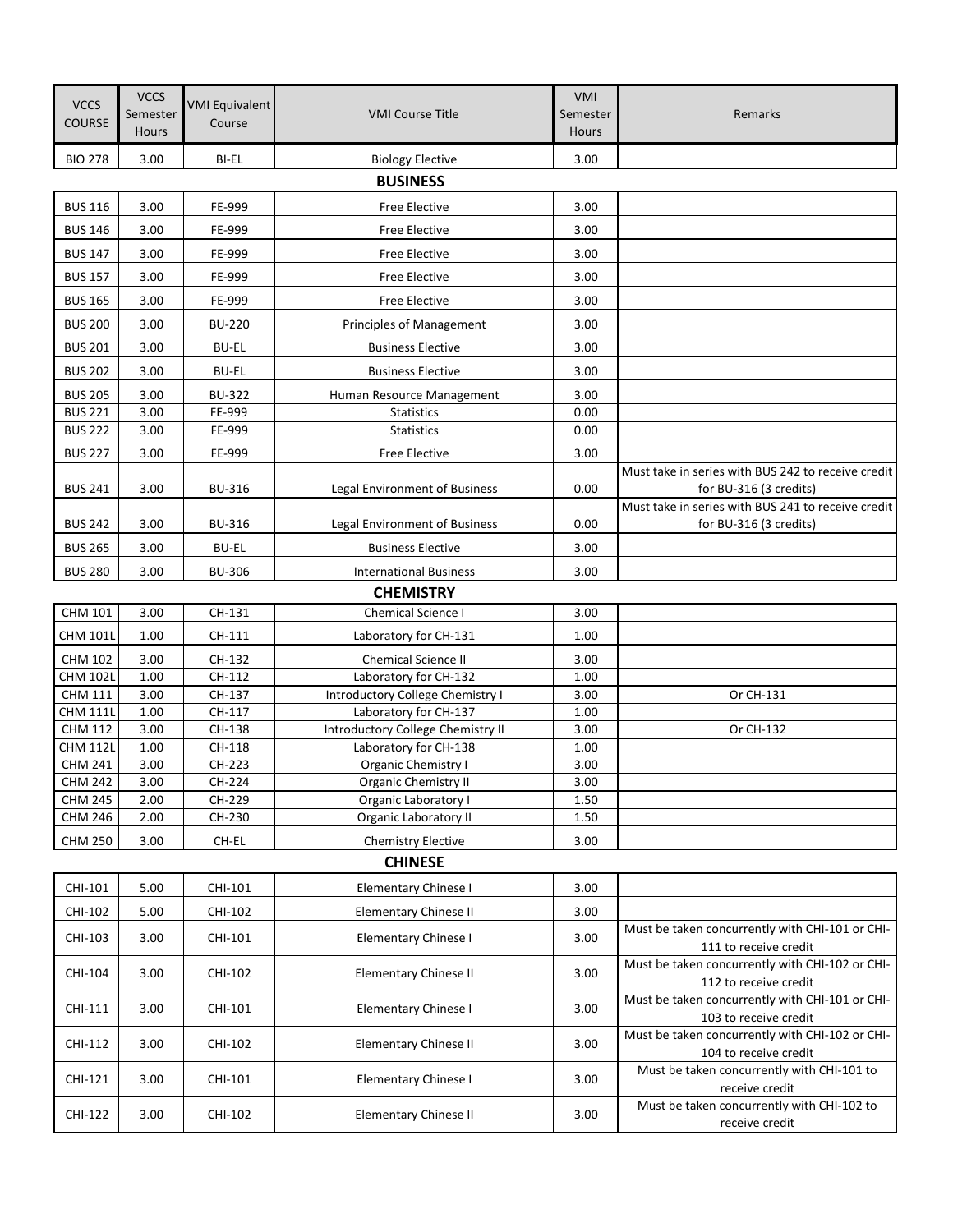| <b>VCCS</b><br><b>COURSE</b>     | <b>VCCS</b><br>Semester<br>Hours | <b>VMI Equivalent</b><br>Course | <b>VMI Course Title</b>                              | VMI<br>Semester<br>Hours | Remarks                                                                  |
|----------------------------------|----------------------------------|---------------------------------|------------------------------------------------------|--------------------------|--------------------------------------------------------------------------|
| CHI-201                          | 3.00                             | CHI-201                         | Intermediate Chinese I                               | 3.00                     | Must be taken concurrently with CHI-101 or CHI-<br>111 to receive credit |
| CHI-202                          | 3.00                             | <b>CHI-202</b>                  | Intermediate Chinese II                              | 3.00                     | Must be taken concurrently with CHI-101 or CHI-<br>111 to receive credit |
|                                  |                                  |                                 | <b>COMMUNICATION STUDIES &amp; THEATRE</b>           |                          |                                                                          |
| <b>CST 100</b>                   | 3.00                             | ERH-103                         | <b>Fundamentals of Public Speaking</b>               | 1.00                     |                                                                          |
| <b>CST 105</b>                   | 2 or 3                           | FE-999                          | <b>Free Elective</b>                                 | 2 or 3                   |                                                                          |
| <b>CST 110</b>                   | 2 or 3                           | ERH-103                         | <b>Fundamentals of Public Speaking</b>               | 1.00                     |                                                                          |
| <b>CST 111</b>                   | 3.00                             | FE-999                          | <b>Free Elective</b>                                 | 3.00                     |                                                                          |
| <b>CST 114</b>                   | 3.00                             | FE-999                          | <b>Free Elective</b>                                 | 3.00                     |                                                                          |
| <b>CST 115</b>                   | 3.00                             | FE-999                          | <b>Free Elective</b>                                 | 3.00                     |                                                                          |
| <b>CST 120</b>                   | 3.00                             | FE-999                          | <b>Free Elective</b>                                 | 3.00                     |                                                                          |
| <b>CST 125</b>                   | 3.00                             | FE-999                          | <b>Free Elective</b>                                 | 3.00                     |                                                                          |
| <b>CST 126</b>                   | 3.00                             | FE-999                          | <b>Free Elective</b>                                 | 3.00                     |                                                                          |
| <b>CST 130</b>                   | 3.00                             | FE-999                          | <b>Free Elective</b>                                 | 3.00                     |                                                                          |
| <b>CST 131</b>                   | 3.00                             | FE-999                          | <b>Free Elective</b>                                 | 3.00                     |                                                                          |
| <b>CST 137</b>                   | 3.00                             | FE-999                          | <b>Free Elective</b>                                 | 3.00                     |                                                                          |
| <b>CST 138</b>                   | 3.00                             | FE-999                          | <b>Free Elective</b>                                 | 3.00                     |                                                                          |
| <b>CST 141</b>                   | 3.00                             | FE-999                          | <b>Free Elective</b>                                 | 3.00                     |                                                                          |
| <b>CST 145</b><br><b>CST 151</b> | 3.00<br>3.00                     | FE-999<br><b>ERH-217</b>        | <b>Free Elective</b><br>Film and Performance Studies | 3.00<br>3.00             |                                                                          |
| <b>CST 152</b>                   | 3.00                             | <b>ERH-217</b>                  | Film and Performance Studies                         | 3.00                     |                                                                          |
| <b>CST 201</b>                   | 3.00                             | FE-999                          | <b>Free Elective</b>                                 | 3.00                     |                                                                          |
| <b>CST 210</b>                   | 3.00                             | FE-999                          | <b>Free Elective</b>                                 | 3.00                     |                                                                          |
| <b>CST 221</b>                   | 3.00                             | FE-999                          | <b>Free Elective</b>                                 | 3.00                     |                                                                          |
| <b>CST 227</b>                   | 3.00                             | FE-999                          | <b>Free Elective</b>                                 | 3.00                     |                                                                          |
| <b>CST 228</b>                   | 3.00                             | FE-999                          | <b>Free Elective</b>                                 | 3.00                     |                                                                          |
| <b>CST 229</b>                   | 3.00                             | FE-999                          | <b>Free Elective</b>                                 | 3.00                     |                                                                          |
| <b>CST 231</b>                   | 3.00                             | FE-999                          | <b>Free Elective</b>                                 | 3.00                     |                                                                          |
| <b>CST 232</b>                   | 3.00                             | FE-999                          | <b>Free Elective</b>                                 | 3.00                     |                                                                          |
| <b>CST 250</b>                   | 3.00                             | ERH-217                         | Film and Performance Studies                         | 3.00                     |                                                                          |
|                                  |                                  |                                 | <b>ECONOMICS</b>                                     |                          |                                                                          |
| ECO 201                          | 3.00                             | EC-202                          | Principles of Macroeconomics                         | 3.00                     |                                                                          |
| <b>ECO 202</b>                   | 3.00                             | EC-201                          | Principles of Microeconomics                         | 3.00                     |                                                                          |
| ECO 210                          | 3.00                             | EC-306                          | <b>International Economics</b>                       | 3.00                     |                                                                          |
| ECO 231                          | 3.00                             | FE-999                          | Free Elective                                        | 3.00                     |                                                                          |
| <b>ECO 245</b>                   | 3.00                             | EC-EL                           | <b>Economics Elective</b>                            | 3.00                     |                                                                          |
|                                  |                                  |                                 | <b>ENGINEERING</b>                                   |                          |                                                                          |
| <b>EGR 120</b>                   | 2.00                             | CE-109                          | CE Fundamentals I                                    | 2.00                     |                                                                          |
| EGR 121                          | 2.00                             | CE-110                          | CE Fundamentals II                                   | 2.00                     |                                                                          |
| <b>EGR 240</b>                   | 3.00                             | CE-203                          | <b>Statics</b>                                       | 3.00                     |                                                                          |
| <b>EGR 245</b><br><b>EGR 246</b> | 3.00                             | CE-302                          | <b>Civil Engineering Dynamics</b>                    | 3.00                     |                                                                          |
|                                  | 3.00                             | CE-206                          | Solid Mechanics                                      | 3.00                     |                                                                          |
|                                  |                                  |                                 | <b>ENGLISH</b>                                       |                          |                                                                          |
| <b>ENG 111</b>                   | 3.00                             | ERH-101                         | Writing and Rhetoric I                               | 3.00                     |                                                                          |
| <b>ENG 112</b>                   | 3.00<br>3.00                     | ERH-102<br>FE-999               | Writing and Rhetoric II<br>Free Elective             | 3.00<br>3.00             |                                                                          |
| <b>ENG 114</b><br><b>ENG 121</b> | 3.00                             | FE-999                          | Free Elective                                        | 3.00                     |                                                                          |
| <b>ENG 122</b>                   | 3.00                             | FE-999                          | Free Elective                                        | 3.00                     |                                                                          |
| <b>ENG 123</b>                   | 3.00                             | FE-999                          | Free Elective                                        | 3.00                     |                                                                          |
| <b>ENG 125</b>                   | 3.00                             | FE-999                          | Free Elective                                        | 3.00                     |                                                                          |
| <b>ENG 131</b>                   | 3.00                             | FE-999                          | Free Elective                                        | 3.00                     |                                                                          |
| <b>ENG 205</b>                   | 3.00                             | FE-999                          | Free Elective                                        | 3.00                     |                                                                          |
| <b>ENG 210</b>                   | 3.00                             | ERH-EL                          | <b>ERH Elective</b>                                  | 3.00                     |                                                                          |
| <b>ENG 211</b>                   | 3.00                             | <b>ERH-223</b>                  | Genre Studies- Fiction                               | 3.00                     |                                                                          |
| <b>ENG 212</b>                   | 3.00                             | <b>ERH-322</b>                  | American Literature in Cultural Context              | 3.00                     |                                                                          |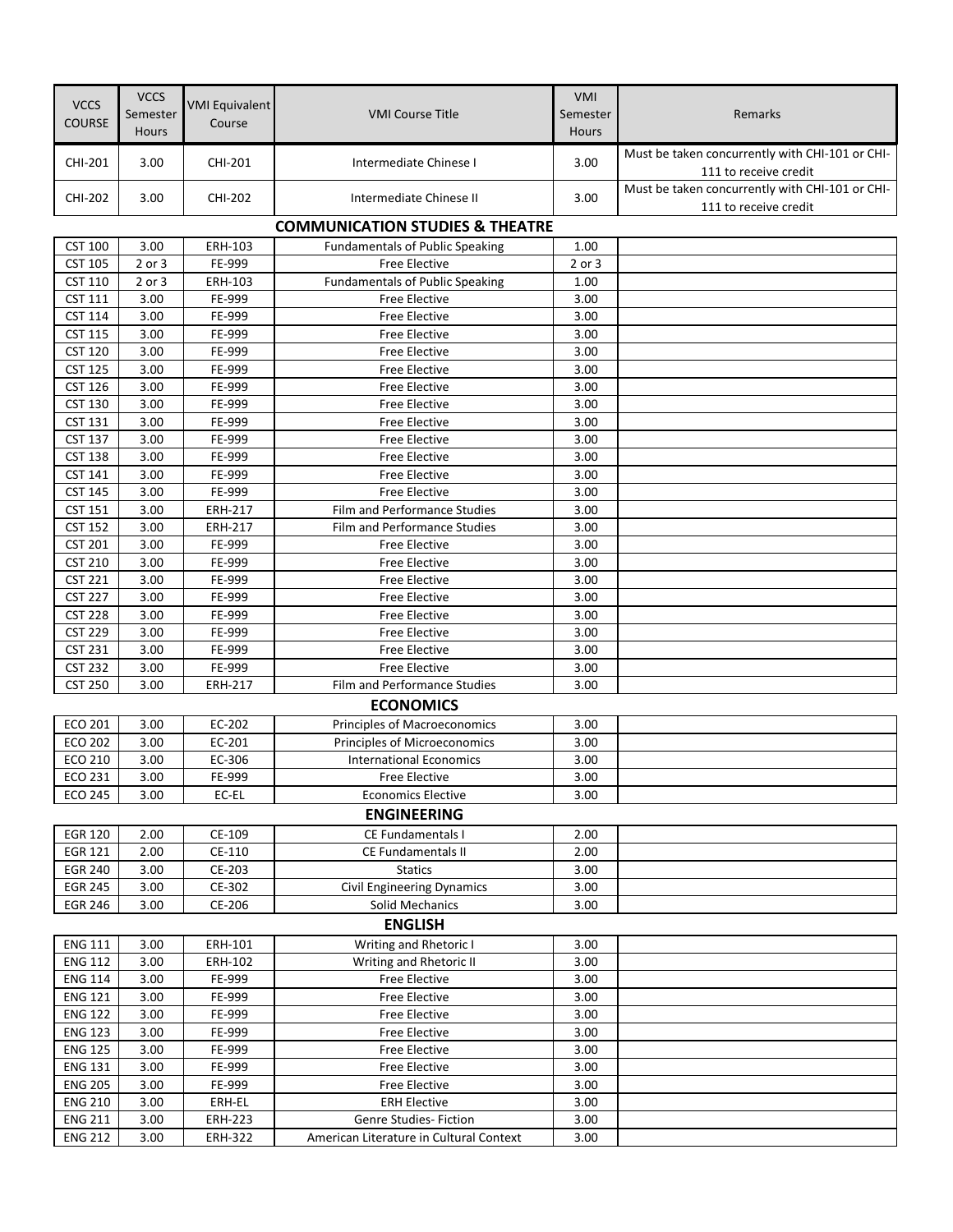| <b>VCCS</b>                      | <b>VCCS</b>  | <b>VMI Equivalent</b> |                                            | <b>VMI</b>   |           |
|----------------------------------|--------------|-----------------------|--------------------------------------------|--------------|-----------|
| <b>COURSE</b>                    | Semester     | Course                | <b>VMI Course Title</b>                    | Semester     | Remarks   |
|                                  | <b>Hours</b> |                       |                                            | <b>Hours</b> |           |
| <b>ENG 215</b>                   | 3.00         | <b>ERH-223</b>        | <b>Genre Studies- Fiction</b>              | 3.00         | Or ERH-EL |
| <b>ENG 216</b>                   | 3.00         | <b>ERH-223</b>        | <b>Genre Studies- Fiction</b>              | 3.00         | Or ERH-EL |
| <b>ENG 217</b>                   | 3.00         | <b>ERH-222</b>        | Genre Studies- Poetry                      | 3.00         | Or ERH-EL |
| <b>ENG 218</b>                   | 3.00         | <b>ERH-222</b>        | Genre Studies- Poetry                      | 3.00         | Or ERH-EL |
| <b>ENG 219</b>                   | 3.00         | FE-999                | Free Elective                              | 3.00         |           |
| <b>ENG 221</b>                   | 3.00         | FE-999                | Free Elective                              | 3.00         |           |
| <b>ENG 222</b>                   | 3.00         | FE-999                | Free Elective                              | 3.00         |           |
| <b>ENG 230</b>                   | 3.00         | FE-999                | Free Elective                              | 3.00         |           |
| <b>ENG 233</b>                   | 3.00         | ERH-EL                | <b>ERH Elective</b>                        | 3.00         |           |
| <b>ENG 236</b>                   | 3.00         | ERH-EL                | <b>ERH Elective</b>                        | 3.00         |           |
| <b>ENG 237</b>                   | 3.00         | ERH-EL                | <b>ERH Elective</b>                        | 3.00         |           |
| <b>ENG 241</b>                   | 3.00         | <b>ERH-206</b>        | American Literary Traditions               | 3.00         | Or ERH-EL |
| <b>ENG 242</b>                   | 3.00         | ERH-EL                | <b>ERH Elective</b>                        | 3.00         |           |
| <b>ENG 243</b>                   | 3.00         | <b>ERH-205</b>        | <b>British Literary Traditions</b>         | 3.00         | Or ERH-EL |
| <b>ENG 244</b>                   | 3.00         | <b>ERH-205</b>        | <b>British Literary Traditions</b>         | 3.00         | OR ERH-EL |
| <b>ENG 246</b>                   | 3.00         | <b>ERH-206</b>        | American Literary Traditions               | 3.00<br>3.00 |           |
| <b>ENG 249</b><br><b>ENG 251</b> | 3.00<br>3.00 | ERH-EL<br>ERH-EL      | <b>ERH Elective</b>                        | 3.00         |           |
| <b>ENG 252</b>                   | 3.00         | ERH-EL                | <b>ERH Elective</b><br><b>ERH Elective</b> | 3.00         |           |
| <b>ENG 253</b>                   | 3.00         | ERH-EL                | <b>ERH Elective</b>                        | 3.00         |           |
| <b>ENG 254</b>                   | 3.00         | ERH-EL                | <b>ERH Elective</b>                        | 3.00         |           |
| <b>ENG 255</b>                   | 3.00         | ERH-EL                | <b>ERH Elective</b>                        | 3.00         |           |
| <b>ENG 256</b>                   | 3.00         | ERH-EL                | <b>ERH Elective</b>                        | 3.00         |           |
| <b>ENG 257</b>                   | 3.00         | ERH-EL                | <b>ERH Elective</b>                        | 3.00         |           |
| <b>ENG 258</b>                   | 3.00         | ERH-EL                | <b>ERH Elective</b>                        | 3.00         |           |
| <b>ENG 260</b>                   | 3.00         | FE-999                | Free Elective                              | 3.00         |           |
| <b>ENG 261</b>                   | 3.00         | ERH-EL                | <b>ERH Elective</b>                        | 3.00         |           |
| <b>ENG 262</b>                   | 3.00         | ERH-EL                | <b>ERH Elective</b>                        | 3.00         |           |
| <b>ENG 267</b>                   | 3.00         | ERH-EL                | <b>ERH Elective</b>                        | 3.00         |           |
| <b>ENG 268</b>                   | 3.00         | ERH-EL                | <b>ERH Elective</b>                        | 3.00         |           |
| <b>ENG 270</b>                   | 3.00         | ERH-EL                | <b>ERH Elective</b>                        | 3.00         |           |
| <b>ENG 271</b>                   | 3.00         | ERH-EL                | <b>ERH Elective</b>                        | 3.00         |           |
| <b>ENG 272</b>                   | 3.00         | ERH-EL                | <b>ERH Elective</b>                        | 3.00         |           |
| <b>ENG 273</b>                   | 3.00         | ERH-EL                | <b>ERH Elective</b>                        | 3.00         |           |
| <b>ENG 274</b>                   | 3.00         | ERH-EL                | <b>ERH Elective</b>                        | 3.00         |           |
| <b>ENG 276</b>                   | 3.00         | ERH-EL                | <b>ERH Elective</b>                        | 3.00         |           |
| <b>ENG 278</b>                   | 3.00         | ERH-EL                | <b>ERH Elective</b>                        | 3.00         |           |
| <b>ENG 279</b>                   | 3.00         | ERH-EL                | <b>ERH Elective</b>                        | 3.00         |           |
|                                  |              |                       | <b>FINANCIAL SERVICES</b>                  |              |           |
| <b>FIN 108</b>                   | 3.00         | FE-999                | Free Elective                              | 3.00         |           |
| <b>FIN 115</b>                   | 3.00         | FE-999                | Free Elective                              | 3.00         |           |
| <b>FIN 166</b>                   | 3.00         | FE-999                | Free Elective                              | 3.00         |           |
| <b>FIN 215</b>                   | 3.00         | BU-310                | <b>Business Finance</b>                    | 3.00         |           |
|                                  |              |                       | <b>FRENCH</b>                              |              |           |
| FRE-101                          | 4.00         | FR-101                | Elementary French I                        | 3.00         |           |
| FRE-102                          | 4.00         | FR-102                | <b>Elementary French II</b>                | 3.00         |           |
| <b>FRE-201</b>                   | 3.00         | FR-201                | Intermediate French I                      | 3.00         |           |
| <b>FRE-202</b>                   | 3.00         | FR-202                | Intermediate French II                     | 3.00         |           |
| <b>FRE-203</b>                   | 3.00         | FR-201                | Intermediate French I                      | 3.00         |           |
| <b>FRE-204</b>                   | 3.00         | FR-202                | Intermediate French II                     | 3.00         |           |
| FRE-211                          | 3.00         | FR-303                | French Composition & Conv. I               | 3.00         |           |
| <b>FRE-212</b>                   |              | FR-303                | French Composition & Conv. I               | 3.00         |           |
|                                  | 3.00         |                       |                                            |              |           |
| FRE-233                          | 3.00         | FR-305                | Survey of French Literature I              | 3.00         | Or FR-314 |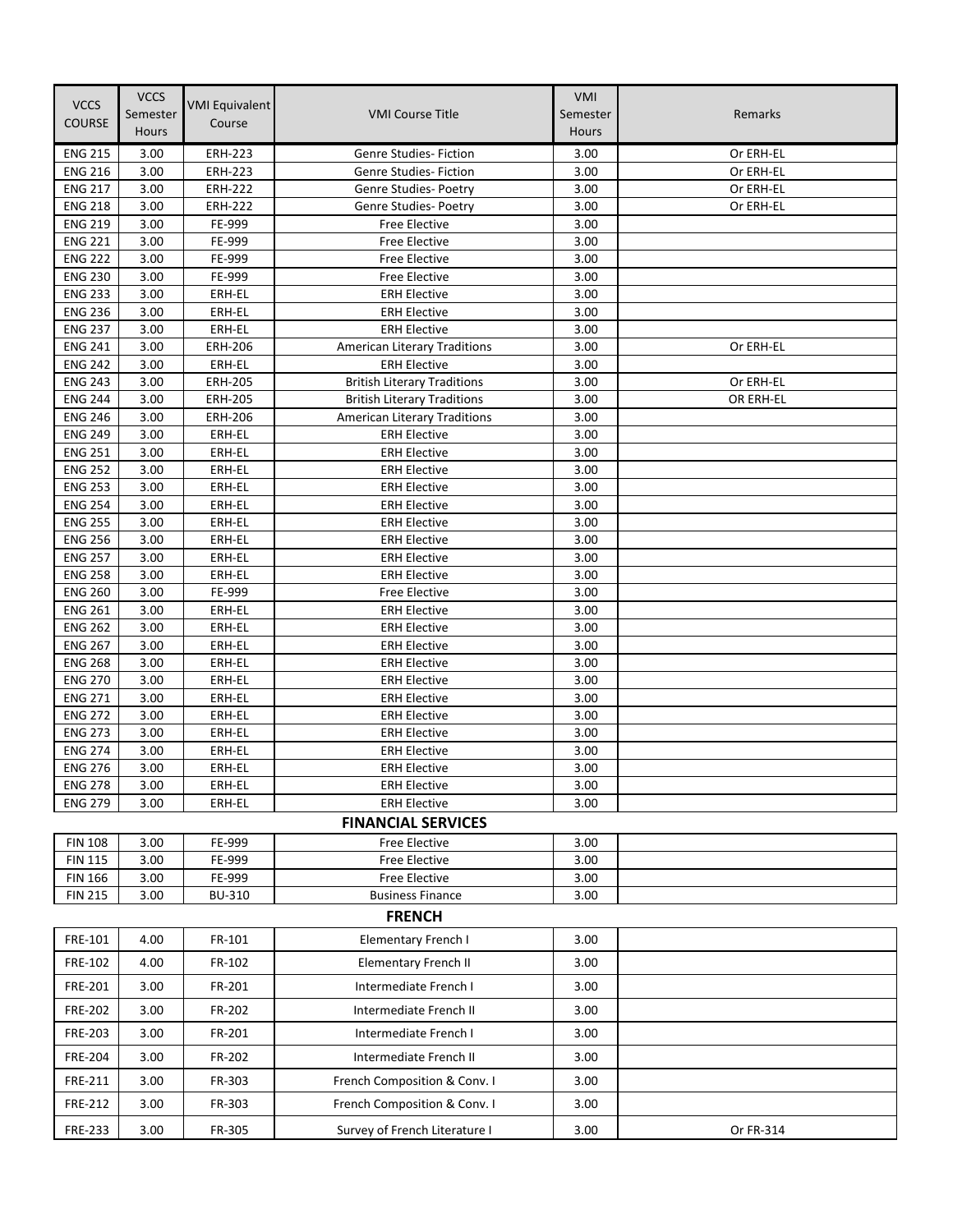|                                  | <b>VCCS</b>  |                       |                                                                | VMI          |           |
|----------------------------------|--------------|-----------------------|----------------------------------------------------------------|--------------|-----------|
| <b>VCCS</b>                      | Semester     | <b>VMI Equivalent</b> | <b>VMI Course Title</b>                                        | Semester     | Remarks   |
| <b>COURSE</b>                    | <b>Hours</b> | Course                |                                                                | Hours        |           |
| FRE-234                          | 3.00         | FR-305                | Survey of French Literature I                                  | 3.00         | Or FR-304 |
| <b>FRE-241</b>                   | 3.00         | FR-304                | French Composition & Conv. II                                  | 3.00         |           |
| <b>FRE-242</b>                   | 3.00         | FR-304                | French Composition & Conv. II                                  | 3.00         |           |
|                                  |              |                       | <b>GEOGRAPHY</b>                                               |              |           |
| GEO 210                          | 3.00         | FE-999                | <b>Free Elective</b>                                           | 3.00         |           |
|                                  |              |                       |                                                                |              |           |
| GEO 220                          | 3.00         | FE-999                | <b>Free Elective</b>                                           | 3.00         |           |
| GEO 221                          | 3.00         | FE-999                | <b>Free Elective</b>                                           | 3.00         |           |
| GEO 222                          | 3.00         | FE-999                | <b>Free Elective</b>                                           | 3.00         |           |
| GEO 225                          | 3.00         | FE-999                | <b>Free Elective</b>                                           | 3.00         |           |
| GEO 230                          | 3.00         | FE-999                | <b>Free Elective</b>                                           | 3.00         |           |
|                                  |              |                       | <b>GEOLOGY</b>                                                 |              |           |
| GOL 105                          | 4.00         | GE-306 & 306L         | <b>Engineering Geology</b>                                     | 4.00         |           |
|                                  |              |                       | <b>GERMAN</b>                                                  |              |           |
| GER-101                          | 3.00         | GR-101                | Elementary German I                                            | 3.00         |           |
|                                  |              |                       |                                                                |              |           |
| GER-102                          | 3.00         | GR-102                | <b>Elementary German II</b>                                    | 3.00         |           |
| GER-201                          | 3.00         | GR-201                | Intermediate German I                                          | 3.00         |           |
| GER-202                          | 3.00         | GR-202                | Intermediate German II                                         | 3.00         |           |
| GER-203                          | 3.00         | GR-201                | Intermediate German I                                          | 3.00         |           |
| GER-204                          | 3.00         | GR-202                | Intermediate German II                                         | 3.00         |           |
| GER-231                          | 3.00         | GR-303                | German Composition & Conv. I                                   | 3.00         |           |
| GER-232<br>GER-241               | 3.00<br>3.00 | GR-303<br>GR-304      | German Composition & Conv. I<br>German Composition & Conv. II  | 3.00<br>3.00 |           |
| GER-242                          | 3.00         | GR-304                | German Composition & Conv. II                                  | 3.00         |           |
| GER-251                          | 3.00         | GR-314                | German Civilization & Culture                                  | 3.00         |           |
| GER-252                          | 3.00         | GR.314                | <b>German Civilization &amp; Culture</b>                       | 3.00         |           |
|                                  |              |                       | <b>HEALTH</b>                                                  |              |           |
| <b>HLT 110</b>                   | 3.00         | PE-430                | <b>Health Education</b>                                        | 3.00         |           |
| <b>HLT 116</b>                   | 2.00         | PE-105                | <b>Wellness Concepts</b>                                       | 0.50         |           |
| <b>HLT 121</b><br><b>HLT 125</b> | 3.00<br>3.00 | PE-200<br>PE-324      | Drug and Alcohol Abuse Awareness<br><b>Exercise Physiology</b> | 0.50<br>3.00 |           |
| <b>HLT 138</b>                   | 1.00         | PE-306                | Nutrition and Cardiovascular Health                            | 0.50         |           |
| <b>HLT 156</b>                   | 2.00         | PE-325                | <b>Understanding Sports Injuries</b>                           | 0.50         |           |
| <b>HLT 230</b>                   | 3.00         | PE-433                | Nutrition                                                      | 3.00         |           |
|                                  |              |                       | <b>HISTORY</b>                                                 |              |           |
| <b>HIS 101</b>                   | 3.00         | HI-EL                 | <b>History Elective</b>                                        | 3.00         |           |
| <b>HIS 102</b>                   | 3.00         | HI-EL                 | <b>History Elective</b>                                        | 3.00         |           |
| <b>HIS 111</b><br><b>HIS 112</b> | 3.00<br>3.00 | HI-103<br>HI-104      | World History I<br>World History II                            | 3.00<br>3.00 |           |
| <b>HIS 121</b>                   | 3.00         | HI-205                | History of the United States I                                 | 3.00         |           |
| <b>HIS 122</b>                   | 3.00         | HI-206                | History of the United States II                                | 3.00         |           |
| <b>HIS 203</b>                   | 3.00         | HI-EL                 | <b>History Elective</b>                                        | 3.00         |           |
| <b>HIS 204</b>                   | 3.00         | HI-EL                 | <b>History Elective</b>                                        | 3.00         |           |
| <b>HIS 205</b><br><b>HIS 211</b> | 3.00<br>3.00 | HI-EL<br>HI-307       | <b>History Elective</b><br>English History I                   | 3.00<br>3.00 |           |
| <b>HIS 212</b>                   | 3.00         | HI-308                | English History II                                             | 3.00         |           |
| <b>HIS 225</b>                   | 3.00         | $HI-EI$               | <b>History Elective</b>                                        | 3.00         |           |
| <b>HIS 226</b>                   | 3.00         | HI-EL                 | <b>History Elective</b>                                        | 3.00         |           |
| <b>HIS 231</b>                   | 3.00         | HI-373                | Colonial Latin America                                         | 3.00         |           |
| <b>HIS 232</b>                   | 3.00         | HI-374                | Modern Latin America                                           | 3.00         |           |
| <b>HIS 241</b>                   | 3.00         | HI-EL                 | <b>History Elective</b>                                        | 3.00         |           |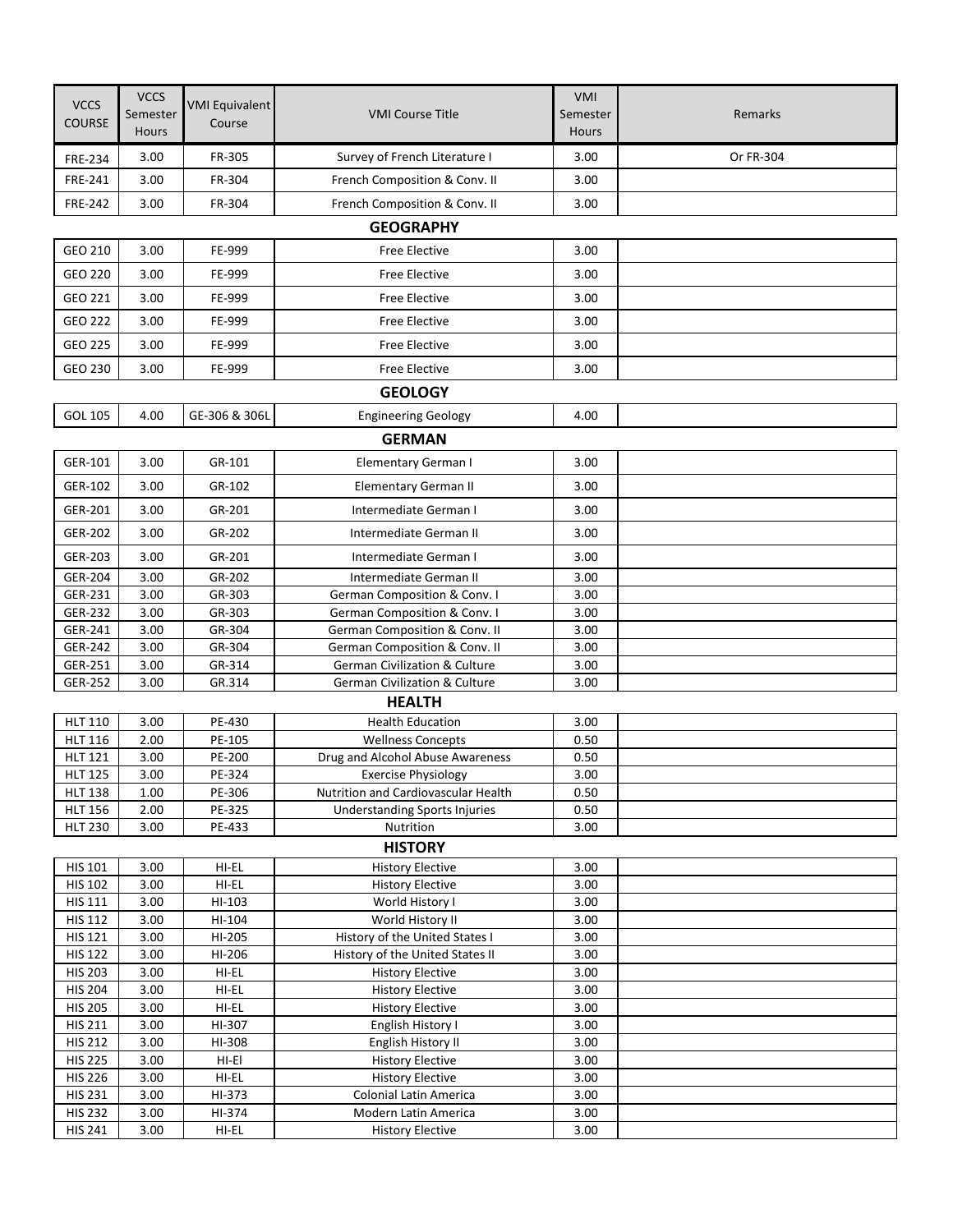| <b>VCCS</b>    | <b>VCCS</b>  | <b>VMI Equivalent</b> |                                                            | VMI          |                                                              |
|----------------|--------------|-----------------------|------------------------------------------------------------|--------------|--------------------------------------------------------------|
|                | Semester     |                       | <b>VMI Course Title</b>                                    | Semester     | Remarks                                                      |
| <b>COURSE</b>  | <b>Hours</b> | Course                |                                                            | <b>Hours</b> |                                                              |
| <b>HIS 242</b> | 3.00         | HI-382                | Modern Russian History                                     | 3.00         |                                                              |
| <b>HIS 243</b> | 3.00         | HI-EL                 | <b>History Elective</b>                                    | 3.00         |                                                              |
| <b>HIS 244</b> | 3.00         | HI-EL                 | <b>History Elective</b>                                    | 3.00         |                                                              |
| <b>HIS 251</b> | 3.00         | HI-333                | History of the Middle East I                               | 3.00         |                                                              |
| <b>HIS 252</b> | 3.00         | HI-334                | History of the Middle East II                              | 3.00         |                                                              |
| <b>HIS 253</b> | 3.00         | HI-EL                 | <b>History Elective</b>                                    | 3.00         |                                                              |
| <b>HIS 254</b> | 3.00         | HI-EL                 | <b>History Elective</b>                                    | 3.00         |                                                              |
| <b>HIS 255</b> | 3.00         | HI-EL                 | <b>History Elective</b>                                    | 3.00         |                                                              |
| <b>HIS 256</b> | 3.00         | HI-EL                 | <b>History Elective</b>                                    | 3.00         |                                                              |
| <b>HIS 261</b> | 3.00         | HI-EL                 | <b>History Elective</b>                                    | 3.00         |                                                              |
| <b>HIS 262</b> | 3.00         | HI-EL                 | <b>History Elective</b>                                    | 3.00         |                                                              |
| <b>HIS 267</b> | 3.00         | HI-393                | World War II                                               | 3.00         |                                                              |
| <b>HIS 268</b> | 3.00         | HI-EL                 | <b>History Elective</b>                                    | 3.00         |                                                              |
| <b>HIS 269</b> | 3.00         | HI-322                | The Civil War and Reconstruction                           | 3.00         |                                                              |
| <b>HIS 271</b> | 3.00         | HI-EL                 | <b>History Elective</b>                                    | 3.00         |                                                              |
| <b>HIS 276</b> | 3.00         | HI-314                | The United States Since 1945                               | 3.00         |                                                              |
| <b>HIS 277</b> | 3.00         | HI-335                | The Vietnam War                                            | 3.00         |                                                              |
| <b>HIS 279</b> | 3.00         | HI-EL                 | <b>Colonial America</b>                                    | 3.00         |                                                              |
| <b>HIS 281</b> | 3.00         | HI-383                | Virginia History I                                         | 3.00         |                                                              |
| <b>HIS 282</b> | 3.00         | HI-384                | Virginia History II                                        | 3.00         |                                                              |
|                |              |                       | <b>HUMAN SERVICES</b>                                      |              |                                                              |
| <b>HMS 210</b> | 3.00         | FE-999                | <b>Free Elective</b>                                       | 3.00         |                                                              |
|                |              |                       |                                                            |              |                                                              |
|                |              |                       | <b>HUMANITIES</b>                                          |              |                                                              |
| <b>HUM 100</b> | 3.00         | FE-999                | <b>Free Elective</b>                                       | 3.00         |                                                              |
| <b>HUM 111</b> | 3.00         | FE-999                | <b>Free Elective</b>                                       | 3.00         |                                                              |
| <b>HUM 112</b> | 3.00         | FE-999                | <b>Free Elective</b>                                       | 3.00         |                                                              |
| <b>HUM 201</b> | 3.00         | FE-999                | <b>Free Elective</b>                                       | 3.00         |                                                              |
| <b>HUM 202</b> | 3.00         | FE-999                | <b>Free Elective</b>                                       | 3.00         |                                                              |
| <b>HUM 210</b> | 3.00         | FE-999                | <b>Free Elective</b>                                       | 3.00         |                                                              |
| <b>HUM 211</b> | 3.00         | FE-999                | <b>Free Elective</b>                                       | 3.00         |                                                              |
| <b>HUM 212</b> | 3.00         | FE-999                | <b>Free Elective</b>                                       | 3.00         |                                                              |
| <b>HUM 220</b> | 3.00         | FE-999                | <b>Free Elective</b>                                       | 3.00         |                                                              |
| <b>HUM 235</b> | 3.00         | FE-999                | <b>Free Elective</b>                                       | 3.00         | For HI majors                                                |
| <b>HUM 241</b> | 3.00         | FE-999                | <b>Free Elective</b>                                       | 3.00         |                                                              |
| <b>HUM 242</b> | 3.00         | FE-999                | <b>Free Elective</b>                                       | 3.00         |                                                              |
| <b>HUM 256</b> | 3.00         | FE-999                | <b>Free Elective</b>                                       | 3.00         |                                                              |
| <b>HUM 260</b> | 3.00         | FE-999                | <b>Free Elective</b>                                       | 3.00         |                                                              |
|                |              |                       | <b>JAPANESE</b>                                            |              |                                                              |
| <b>JPN 101</b> | 4.00         | FE-999                | Free Elective                                              | 3.00         |                                                              |
| JPN 102        | 4.00         | FE-999                | Free Elective                                              | 3.00         |                                                              |
| <b>JPN 201</b> | 3.00         | FE-999                | Free Elective                                              | 3.00         |                                                              |
| <b>JPN 202</b> | 3.00         | FE-999                | Free Elective                                              | 3.00         |                                                              |
|                |              |                       | <b>MILITARY SCIENCE</b>                                    |              |                                                              |
| MSC-111        | 1.00-2.00    | MS-109                |                                                            | 1.00         |                                                              |
| MSC-112        | 1.00-2.00    | MS-110                | Intro Army & Critical Thinking<br>Intro Profession of Arms | 1.00         |                                                              |
| MSC-211        | 1.00-2.00    | MS-209                | Innovative Team Leadership                                 | 1.00         |                                                              |
| MSC-212        | 1.00-2.00    | MS-210                |                                                            | 1.00         |                                                              |
|                |              |                       | Army Doctrine Team Development                             |              |                                                              |
|                |              |                       | <b>MARKETING</b>                                           |              |                                                              |
| <b>MKT 100</b> | 3.00         | <b>BU-230</b>         | <b>Principles of Marketing</b>                             | 3.00         |                                                              |
| <b>MKT 201</b> | 3.00         | <b>BU-230</b>         | <b>Principles of Marketing</b>                             | 3.00         |                                                              |
| <b>MKT 229</b> | 3.00         | <b>BU-EL</b>          | <b>Business Elective</b>                                   | 3.00         | Only if MKT 100 or MKT 201 was also taken; if<br>not, FE-999 |
| <b>MKT 270</b> | 3.00         | <b>BU-420</b>         | <b>Marketing Management</b>                                | 3.00         | Only if MKT 100 or MKT 201 was also taken; if<br>not, FE-999 |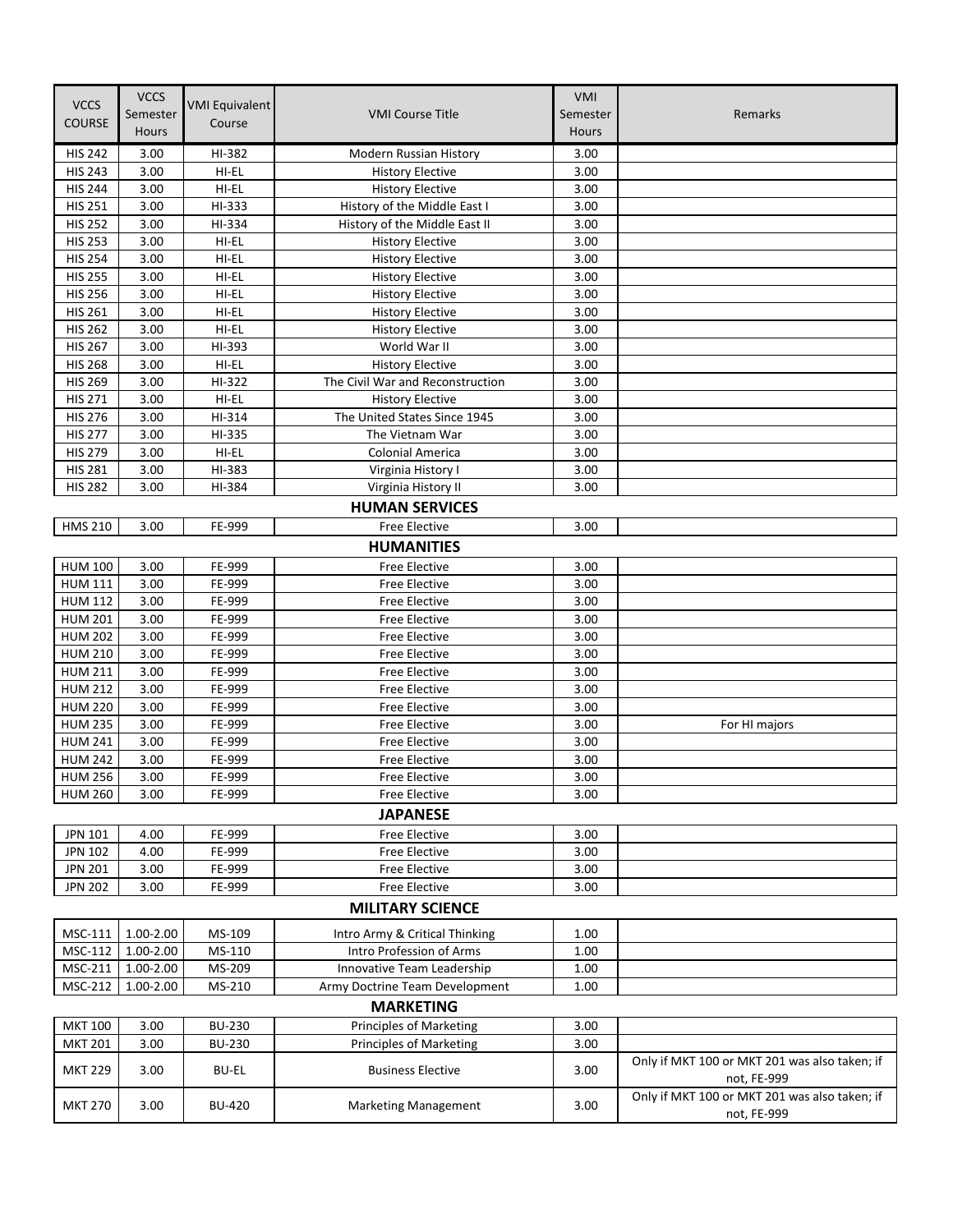| <b>VCCS</b><br><b>COURSE</b>      | <b>VCCS</b><br>Semester<br><b>Hours</b> | <b>VMI Equivalent</b><br>Course | <b>VMI Course Title</b>              | <b>VMI</b><br>Semester<br><b>Hours</b> | Remarks                                                                                                                                                                            |
|-----------------------------------|-----------------------------------------|---------------------------------|--------------------------------------|----------------------------------------|------------------------------------------------------------------------------------------------------------------------------------------------------------------------------------|
| <b>MKT 275</b>                    | 3.00                                    | <b>BU-419</b>                   | <b>International Marketing</b>       | 3.00                                   | Only if MKT 100 or MKT 201 was also taken; if<br>not, FE-999                                                                                                                       |
| <b>MKT 276</b>                    | 3.00                                    | <b>BU-EL</b>                    | <b>Business Elective</b>             | 3.00                                   | Only if MKT 100 or MKT 201 was also taken; if<br>not, FE-999                                                                                                                       |
|                                   |                                         |                                 | <b>MATHEMATICS</b>                   |                                        |                                                                                                                                                                                    |
| <b>MSC-212</b>                    | 3.00                                    | <b>MA114</b>                    | <b>Pre-Calculus Mathmatics</b>       | 3.00                                   | Not counted towards VMI 136 hours of degree<br>requirements. Can be used towards total hours<br>only. Cadets must pass VMI's placement exam to<br>progress to the Calculus series. |
| <b>MTH</b><br>161/162<br>Combined | 3.00                                    | MA 114                          | <b>Pre-Calculus Mathmatics</b>       | 3.00                                   | Not counted towards VMI 136 hours of degree<br>requirements. Can be used towards total hours<br>only. Cadets must pass VMI's placement exam to<br>progress to the Calculus series. |
| <b>MTH 245</b>                    | 3.00                                    | <b>TBD</b>                      |                                      |                                        | Re-Evaluation currently underway at VMI                                                                                                                                            |
| <b>MTH 246</b>                    | 3.00                                    | <b>TRD</b>                      |                                      | 3.00                                   | Re-Evaluation currently underway at VMI                                                                                                                                            |
| MTH 263                           | 4.00                                    | MA-123                          | Calculus with Analytical Geometry I  | 3.00                                   |                                                                                                                                                                                    |
| MTH 264                           | 4.00                                    | MA-124                          | Calculus with Analytical Geometry II | 3.00                                   |                                                                                                                                                                                    |

MTH 288 3.00 MA-311 Elementary Differential Equations 3.00 **MUSIC** MUS 111 4.00 FE-999 Free Elective 3.00 MUS 112 | 4.00 | FE-999 | Free Elective | 3.00 MUS 121 3.00 ERH-214 Introduction to Music 3.00 MUS 122 3.00 ERH-214 Introduction to Music 3.00 MUS 125 3.00 FE-999 Free Elective 3.00

ex stats for Engineers & Scientists of 3.00<br>Probability and Statistics

Probabilty & Stats for Engineers & Scientists or

MTH 265 3.00 MA-215 Calculus with Analytical Geometry III 4.00 MTH 266 3.00 MA-311 Elementary Differential Equations 3.00 MTH 267 3.00 MA-401 Modern Algebra 3.00

MTH 283

3.00

MA-220 or MA-326

MUS 211 | 4.00 | ERH-214 | Introduction to Music | 3.00 MUS 212 3.00 ERH-214 Introduction to Music 3.00 MUS 218 3.00 FE-999 Free Elective 3.00 MUS 221 3.00 ERH-214 Introduction to Music 3.00 MUS 222 3.00 ERH-214 Introduction to Music 3.00 MUS 225 3.00 FE-999 Free Elective 3.00

## **NATURAL SCIENCE**

| <b>NAS 145</b> | 3.00   | SC-EL  | Science Elective                   | 3.00 |  |
|----------------|--------|--------|------------------------------------|------|--|
| <b>NAS 150</b> | 3 or 4 | SC-EL  | Science Elective                   | 3.00 |  |
| <b>NAS 160</b> | 3.00   | SC-EL  | Science Elective                   | 3.00 |  |
| <b>NAS 171</b> | 4.00   | BI-EL  | <b>Biology Elective</b>            | 4.00 |  |
| <b>NAS 177</b> | 4.00   | PE-EL  | <b>Physical Education Elective</b> | 4.00 |  |
| <b>NAS 185</b> | 4.00   | BI-EL  | <b>Biology Elective</b>            | 4.00 |  |
| <b>NAS 215</b> | 6.00   | BI-311 | <b>Aquatice Ecosystems</b>         | 4.00 |  |

## **PHILOSOPHY**

| PHI 100 | 3.00 | FE-999 | Free Elective | 3.00 |  |
|---------|------|--------|---------------|------|--|
| PHI 101 | 3.00 | FE-999 | Free Elective | 3.00 |  |
| PHI 102 | 3.00 | FE-999 | Free Elective | 3.00 |  |
| PHI 111 | 3.00 | FE-999 | Free Elective | 3.00 |  |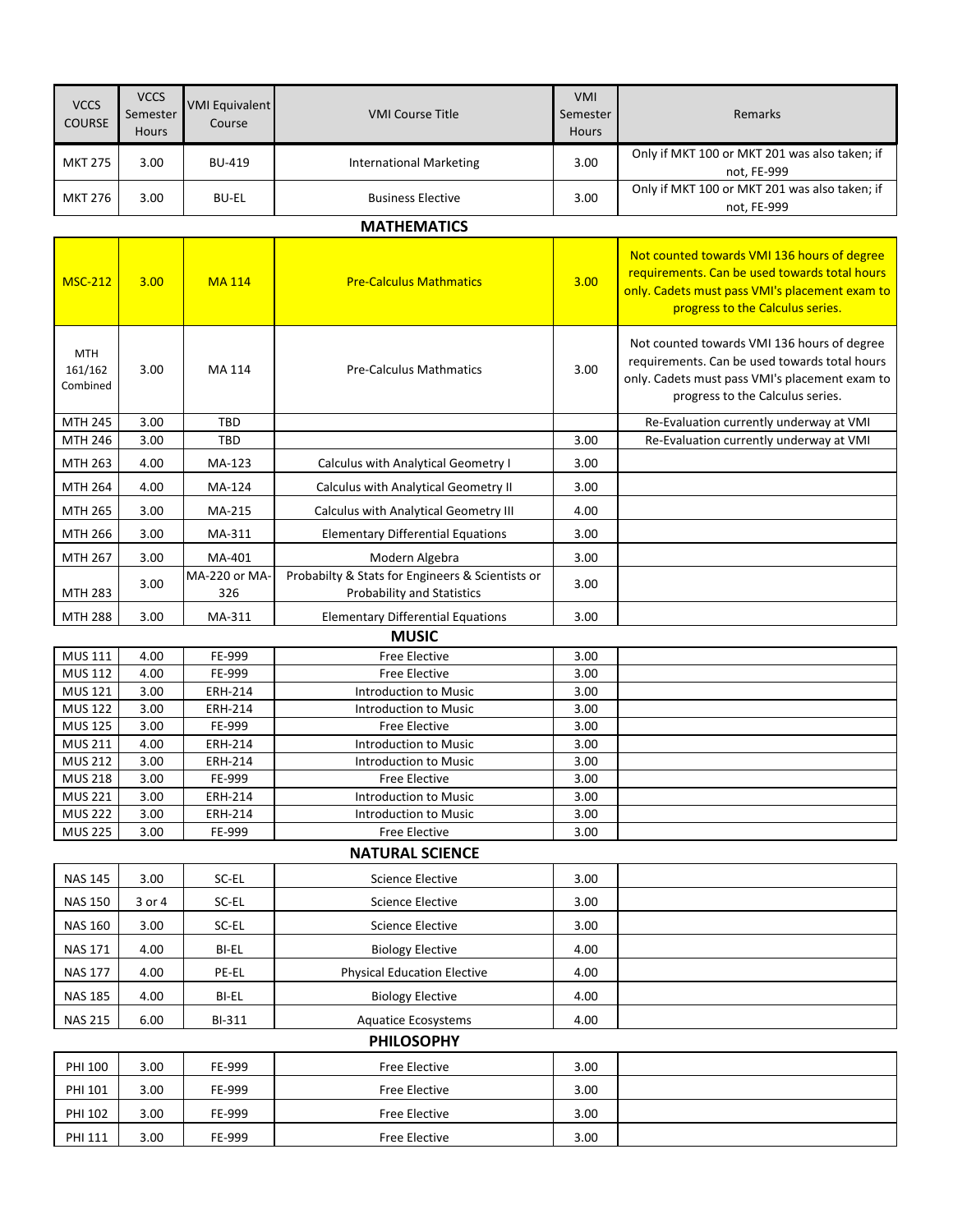| <b>VCCS</b><br><b>COURSE</b>     | <b>VCCS</b><br>Semester<br><b>Hours</b>                                                 | <b>VMI Equivalent</b><br>Course | <b>VMI Course Title</b>                                  | VMI<br>Semester<br><b>Hours</b> | Remarks                              |  |
|----------------------------------|-----------------------------------------------------------------------------------------|---------------------------------|----------------------------------------------------------|---------------------------------|--------------------------------------|--|
| PHI 112                          | 3.00                                                                                    | FE-999                          | Free Elective                                            | 3.00                            |                                      |  |
| PHI 115                          | 3.00                                                                                    | FE-999                          | Free Elective                                            | 3.00                            |                                      |  |
| <b>PHI 200</b>                   | 3.00                                                                                    | FE-999                          | Free Elective                                            | 3.00                            |                                      |  |
| <b>PHI 211</b>                   | 3.00                                                                                    | <b>ERH-212</b>                  | Ancient Greek and Medieval Philosophy                    | 3.00                            |                                      |  |
| <b>PHI 212</b>                   | 3.00                                                                                    | ERH-213                         | Modern and Contemporary Philosophy                       | 3.00                            |                                      |  |
| <b>PHI 220</b>                   | 3.00                                                                                    | ERH-207                         | Ethics                                                   | 3.00                            |                                      |  |
| <b>PHI 225</b>                   | 3.00                                                                                    | FE-999                          | Free Elective                                            | 3.00                            |                                      |  |
| <b>PHI 226</b>                   | 3.00                                                                                    | FE-999                          | Free Elective                                            | 3.00                            |                                      |  |
| <b>PHI 227</b>                   | 3.00                                                                                    | FE-999                          | Free Elective                                            | 3.00                            |                                      |  |
| PHI 260                          | 3.00                                                                                    | FE-999                          | <b>Free Elective</b>                                     | 3.00                            |                                      |  |
| <b>PHI 265</b>                   | 3.00                                                                                    | FE-999                          | Free Elective                                            | 3.00                            |                                      |  |
| PHI 276                          | 3.00                                                                                    | FE-999                          | Free Elective                                            | 3.00                            |                                      |  |
|                                  |                                                                                         |                                 | PHYSICAL EDUCATION                                       |                                 |                                      |  |
| PED 101                          | 2.00                                                                                    | PE-300                          | Principles of Physical Conditioning                      | 1.00                            |                                      |  |
| <b>PED 102</b>                   | 1.00                                                                                    | PE-300                          | Principles of Physical Conditioning                      | 1.00                            |                                      |  |
| PED 103                          | 1.00                                                                                    | PE-413                          |                                                          | 0.50                            |                                      |  |
|                                  |                                                                                         |                                 | Cardiovascular Training Application                      |                                 |                                      |  |
| PED 104                          | 1.00                                                                                    | PE-413                          | Cardiovascular Training Application                      | 0.50                            |                                      |  |
| PED 107                          | 1.00                                                                                    | PE-300                          | Principles of Physical Conditioning                      | 1.00                            |                                      |  |
| <b>PED 108</b>                   | 1.00                                                                                    | PE-300                          | Principles of Physical Conditioning                      | 1.00                            |                                      |  |
| PED 109                          | 1.00                                                                                    | PE-327                          | Passive Stretching & Yoga                                | 0.50                            |                                      |  |
| PED 111                          | 1.00                                                                                    | PE-412                          | <b>Weight Training</b>                                   | 0.50                            |                                      |  |
| <b>PED 112</b>                   | 1.00                                                                                    | PE-412                          | <b>Weight Training</b>                                   | 0.50                            |                                      |  |
| PED 120                          | 1.00                                                                                    | PE-327                          | Passive Stretching & Yoga                                | 0.50                            |                                      |  |
| <b>PED 121</b>                   | 1.00                                                                                    | PE-406                          | Handball/Racquetball                                     | 0.50                            |                                      |  |
| <b>PED 123</b>                   | 1.00                                                                                    | PE-209                          | Tennis                                                   | 0.50                            |                                      |  |
| <b>PED 124</b>                   | 1.00                                                                                    | PE-209                          | Tennis                                                   | 0.50                            |                                      |  |
| <b>PED 129</b>                   | 1.00                                                                                    | PE-303                          | Karate                                                   | 0.50                            | Or PE-315 Combatives for 0.5 credits |  |
| <b>PED 137</b>                   | 1.00                                                                                    | PE-315                          | Combatives                                               | 0.50                            | Or PE-303 Karate for 0.5 credits     |  |
| PED 152                          | 1.00                                                                                    | PE-414                          | Basketball                                               | 0.50                            |                                      |  |
| <b>PED 154</b>                   | 1.00                                                                                    | PE-407                          | Volleyball                                               | 0.50                            |                                      |  |
| <b>PHYSICS</b>                   |                                                                                         |                                 |                                                          |                                 |                                      |  |
| PHY 101                          | 4.00                                                                                    | PY-120                          | <b>General Physics I</b>                                 | 3.00                            |                                      |  |
| PHY 102                          | 4.00                                                                                    | PY-121                          | <b>General Physics II</b>                                | 3.00                            |                                      |  |
| PHY 201                          | 4.00                                                                                    | PY-120                          | <b>General Physics I</b>                                 | 3.00                            |                                      |  |
| <b>PHY 202</b>                   | 4.00                                                                                    | PY-121                          | <b>General Physics II</b>                                | 3.00                            |                                      |  |
| <b>PHY 221</b><br><b>PHY 222</b> | 4.00<br>4.00                                                                            | PY-160/155<br>PY-161/156        | General Physics I & Lab I<br>General Physics II & Lab II | 4.00<br>4.00                    |                                      |  |
| <b>PHY 231</b>                   | 5.00                                                                                    | PY-160/155                      | General Physics I & Lab I                                | 4.00                            |                                      |  |
| PY 232                           | 5.00                                                                                    | PY-161/156                      | General Physics II & Lab II                              | 4.00                            |                                      |  |
| <b>PHY 241</b>                   | 4.00                                                                                    | PY-160/155                      | General Physics I & Lab I                                | 4.00                            |                                      |  |
| <b>PHY 242</b>                   | 4.00                                                                                    | PY-161/156                      | General Physics II & Lab II                              | 4.00                            |                                      |  |
|                                  | NOTE: All other Physics courses would need to be reviewed by DH before awarding credit. |                                 |                                                          |                                 |                                      |  |

**POLITICAL SCIENCE**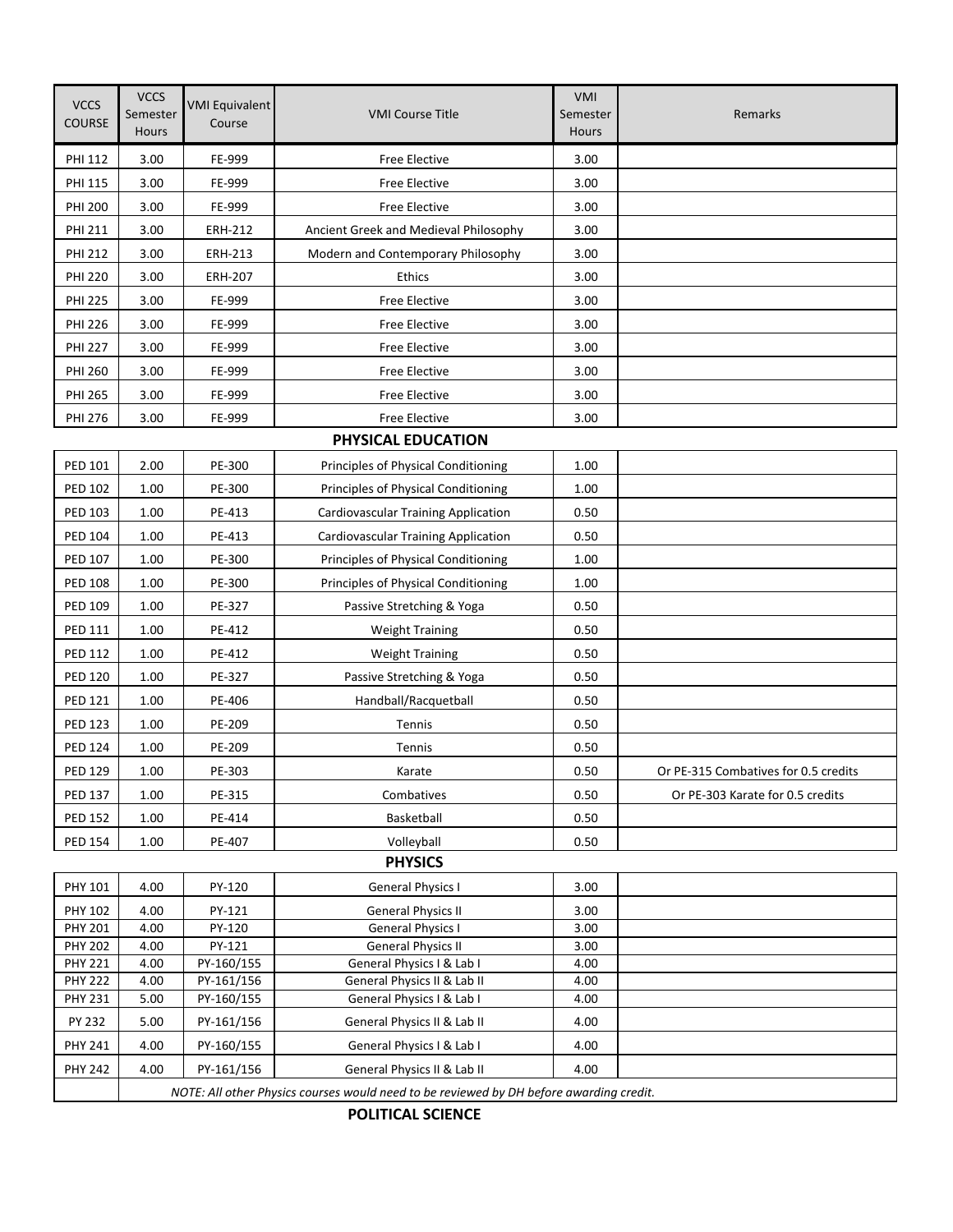| <b>VCCS</b><br><b>COURSE</b> | <b>VCCS</b><br>Semester<br><b>Hours</b> | <b>VMI Equivalent</b><br>Course | <b>VMI Course Title</b>               | <b>VMI</b><br>Semester<br><b>Hours</b> | Remarks                                                                               |  |
|------------------------------|-----------------------------------------|---------------------------------|---------------------------------------|----------------------------------------|---------------------------------------------------------------------------------------|--|
| <b>PLS 120</b>               | 3.00                                    | FE-999                          | <b>Free Elective</b>                  | 3.00                                   |                                                                                       |  |
| <b>PLS 135</b>               | 3.00                                    | FE-999                          | <b>Free Elective</b>                  | 3.00                                   |                                                                                       |  |
| <b>PLS 140</b>               | 3.00                                    | FE-999                          | Free Elective                         | 3.00                                   |                                                                                       |  |
| <b>PLS 211</b>               | 3.00                                    | $IS-210$                        | American Government                   | 3.00                                   | Must take PLS 211 and PLS 212 in series to<br>receive credit for IS-210 for 3 credits |  |
| <b>PLS 212</b>               | 3.00                                    | $IS-210$                        | American Government                   | 3.00                                   | Must take PLS 211 and PLS 212 in series to<br>receive credit for IS-210 for 3 credits |  |
| <b>PLS 225</b>               | 3.00                                    | IS-EL                           | <b>International Studies Elective</b> | 3.00                                   |                                                                                       |  |
| <b>PLS 241</b>               | 3.00                                    | $IS-220$                        | <b>International Politics</b>         | 3.00                                   | Must take PLS 241 and PLS 242 in series to<br>receive credit for IS-220 for 3 credits |  |
| <b>PLS 242</b>               | 3.00                                    | IS-220                          | <b>International Politics</b>         | 3.00                                   | Must take PLS 241 and PLS 242 in series to<br>receive credit for IS-220 for 3 credits |  |
| <b>PLS 250</b>               | 3.00                                    | IS-EL                           | <b>International Studies Elective</b> | 3.00                                   | Only if taken as a 3 credit course at VCCS                                            |  |
| <b>PLS 255</b>               | 3.00                                    | IS-el                           | <b>International Studies Elective</b> | 3.00                                   |                                                                                       |  |
|                              |                                         |                                 | <b>PSYCHOLOGY</b>                     |                                        |                                                                                       |  |
| PSY 126                      | 3.00                                    | PS-EL                           | Psychology Elective                   | 3.00                                   |                                                                                       |  |
| PSY 166                      | 3.00                                    | FE-999                          | <b>Free Elective</b>                  | 3.00                                   |                                                                                       |  |
| <b>PSY 200</b>               | 3.00                                    | PS-201                          | Introduction to Psychology            | 3.00                                   |                                                                                       |  |
| PSY 201                      | 3.00                                    | PS-201                          | Introduction to Psychology            | 3.00                                   | Must take PSY 201-202 in series to receive credit<br>for PS-201                       |  |
| <b>PSY 202</b>               | 3.00                                    | PS-201                          | Introduction to Psychology            | 3.00                                   | Must take PSY 201-202 in series to receive credit<br>for PS-201                       |  |
| PSY 211                      | 3.00                                    | FE-999                          | <b>Free Elective</b>                  | 3.00                                   | Or PS-402                                                                             |  |
| <b>PSY 215</b>               | 3.00                                    | PS-305                          | Abnormal Psychology                   | 3.00                                   |                                                                                       |  |
| <b>PSY 216</b>               | 3.00                                    | PS-302                          | Social Psychology                     | 3.00                                   |                                                                                       |  |
| <b>PSY 220</b>               | 3.00                                    | FE-999                          | <b>Free Elective</b>                  | 3.00                                   |                                                                                       |  |
| <b>PSY 225</b>               | 3.00                                    | FE-999                          | Free Elective                         | 3.00                                   |                                                                                       |  |
| <b>PSY 226</b>               | 3.00                                    | FE-999                          | <b>Free Elective</b>                  | 3.00                                   |                                                                                       |  |
| <b>PSY 231</b>               | 3.00                                    | PS-307                          | Developmental Psychology              | 3.00                                   |                                                                                       |  |
| <b>PSY 232</b>               | 3.00                                    | PS-307                          | Developmental Psychology              | 3.00                                   |                                                                                       |  |
| <b>PSY 235</b>               | 3.00                                    | FE-999                          | Free Elective                         | 3.00                                   |                                                                                       |  |
| <b>PSY 236</b>               | 3.00                                    | FE-999                          | Free Elective                         | 3.00                                   |                                                                                       |  |
| <b>PSY 237</b>               | 3.00                                    | FE-999                          | Free Elective                         | 3.00                                   |                                                                                       |  |
| <b>PSY 245</b>               | 3.00                                    | PS-304                          | <b>Educational Psychology</b>         | 3.00                                   |                                                                                       |  |
| <b>PSY 250</b>               | 3.00                                    | FE-999                          | Free Elective                         | 3.00                                   |                                                                                       |  |
| <b>PSY 255</b>               | 3.00                                    | FE-999                          | Free Elective                         | 3.00                                   |                                                                                       |  |
| <b>PSY 265</b>               | 3.00                                    | FE-999                          | <b>Free Elective</b>                  | 3.00                                   |                                                                                       |  |
| <b>REAL ESTATE</b>           |                                         |                                 |                                       |                                        |                                                                                       |  |
| <b>REA 100</b>               | 3.00                                    | <b>BU-EL</b>                    | <b>Business Elective</b>              | 3.00                                   |                                                                                       |  |
| <b>REA 215</b>               | 3.00                                    | <b>BU-EL</b>                    | <b>Business Elective</b>              | 3.00                                   |                                                                                       |  |
| <b>REA 216</b>               | 3.00                                    | <b>BU-EL</b>                    | <b>Business Elective</b>              | 3.00                                   |                                                                                       |  |
| <b>REA 217</b>               | 3.00                                    | <b>BU-EL</b>                    | <b>Business Elective</b>              | 3.00                                   |                                                                                       |  |
|                              |                                         |                                 |                                       |                                        |                                                                                       |  |
| <b>RELIGION</b>              |                                         |                                 |                                       |                                        |                                                                                       |  |
| <b>REL 200</b>               | 3.00                                    | FE-999                          | Free Elective                         | 3.00                                   |                                                                                       |  |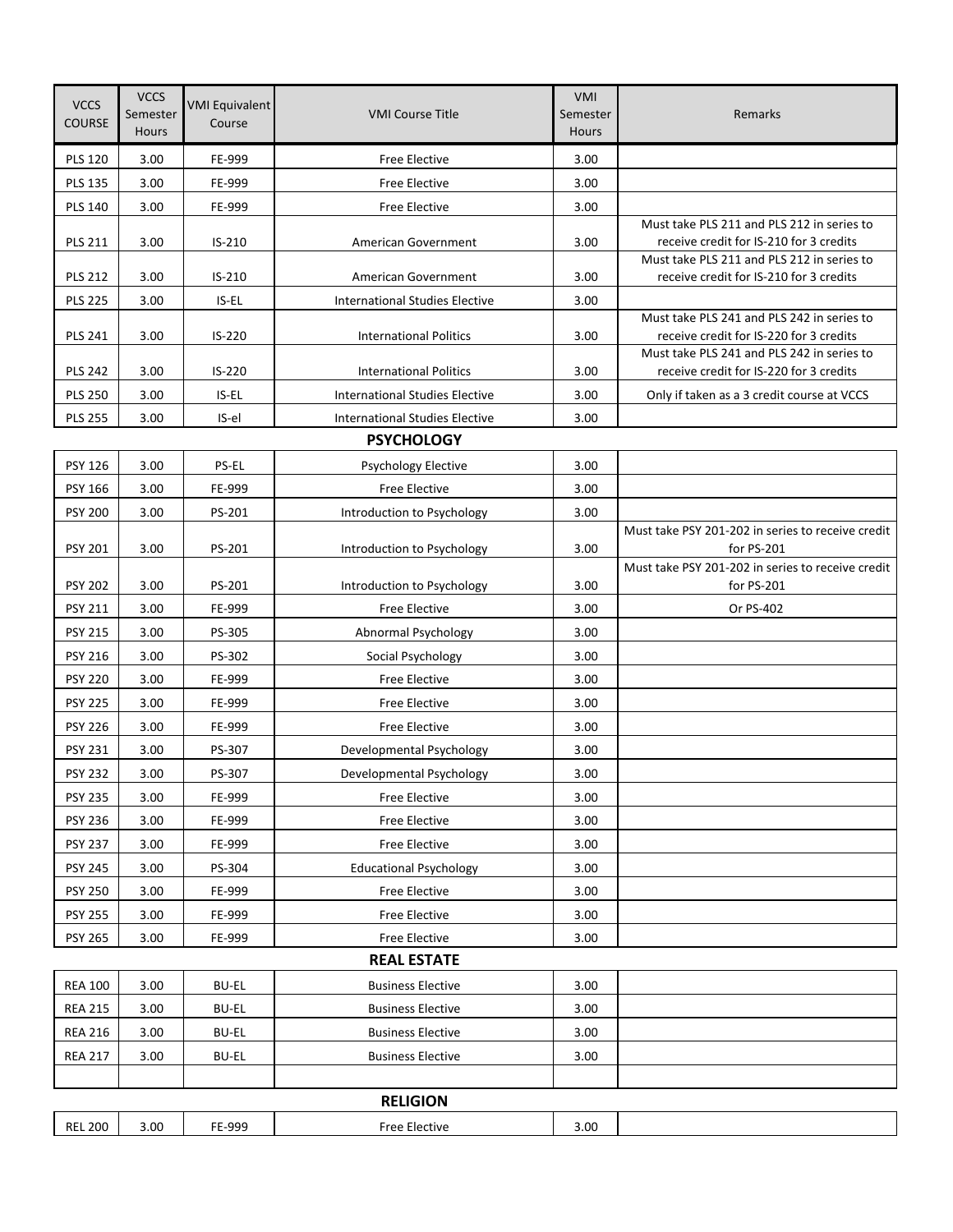| <b>VCCS</b><br><b>COURSE</b> | <b>VCCS</b><br>Semester<br><b>Hours</b> | <b>VMI Equivalent</b><br>Course | <b>VMI Course Title</b> | VMI<br>Semester<br>Hours | Remarks |
|------------------------------|-----------------------------------------|---------------------------------|-------------------------|--------------------------|---------|
| <b>REL 205</b>               | 3.00                                    | FE-999                          | <b>Free Elective</b>    | 3.00                     |         |
| <b>REL 206</b>               | 3.00                                    | FE-999                          | <b>Free Elective</b>    | 3.00                     |         |
| <b>REL 207</b>               | 3.00                                    | FE-999                          | Free Elective           | 3.00                     |         |
| <b>REL 208</b>               | 3.00                                    | FE-999                          | Free Elective           | 3.00                     |         |
| <b>REL 210</b>               | 3.00                                    | FE-999                          | Free Elective           | 3.00                     |         |
| <b>REL 215</b>               | 3.00                                    | FE-999                          | <b>Free Elective</b>    | 3.00                     |         |
| <b>REL 216</b>               | 3.00                                    | FE-999                          | <b>Free Elective</b>    | 3.00                     |         |
| <b>REL 217</b>               | 3.00                                    | FE-999                          | <b>Free Elective</b>    | 3.00                     |         |
| <b>REL 225</b>               | 3.00                                    | FE-999                          | Free Elective           | 3.00                     |         |
| <b>REL 230</b>               | 3.00                                    | FE-999                          | <b>Free Elective</b>    | 3.00                     |         |
| <b>REL 231</b>               | 3.00                                    | FE-999                          | <b>Free Elective</b>    | 3.00                     |         |
| <b>REL 232</b>               | 3.00                                    | FE-999                          | <b>Free Elective</b>    | 3.00                     |         |
| <b>REL 233</b>               | 3.00                                    | FE-999                          | <b>Free Elective</b>    | 3.00                     |         |
| <b>REL 235</b>               | 3.00                                    | FE-999                          | <b>Free Elective</b>    | 3.00                     |         |
| <b>REL 236</b>               | 3.00                                    | FE-999                          | <b>Free Elective</b>    | 3.00                     |         |
| <b>REL 237</b>               | 3.00                                    | FE-999                          | Free Elective           | 3.00                     |         |
| <b>REL 240</b>               | 3.00                                    | FE-999                          | Free Elective           | 3.00                     |         |
| <b>REL 245</b>               | 3.00                                    | FE-999                          | Free Elective           | 3.00                     |         |
| <b>REL 246</b>               | 3.00                                    | FE-999                          | Free Elective           | 3.00                     |         |
| <b>REL 247</b>               | 3.00                                    | FE-999                          | <b>Free Elective</b>    | 3.00                     |         |
| <b>REL 248</b>               | 3.00                                    | FE-999                          | Free Elective           | 3.00                     |         |
| <b>REL 249</b>               | 3.00                                    | FE-999                          | Free Elective           | 3.00                     |         |
| <b>REL 250</b>               | 3.00                                    | FE-999                          | Free Elective           | 3.00                     |         |
| <b>REL 255</b>               | 3.00                                    | FE-999                          | Free Elective           | 3.00                     |         |
| <b>REL 260</b>               | 3.00                                    | FE-999                          | Free Elective           | 3.00                     |         |
|                              |                                         |                                 | <b>SOCIAL SCIENCE</b>   |                          |         |
| SSC 101                      | 3.00                                    | FE-999                          | Free Elective           | 3.00                     |         |
| SSC 102                      | 3.00                                    | FE-999                          | Free Elective           | 3.00                     |         |
|                              |                                         |                                 | <b>SOCIOLOGY</b>        |                          |         |
| <b>SOC 200</b>               | 3.00                                    | FE-999                          | Free Elective           | 3.00                     |         |
| SOC 201                      | 3.00                                    | FE-999                          | Free Elective           | 3.00                     |         |
| SOC 202                      | 3.00                                    | FE-999                          | Free Elective           | 3.00                     |         |
| <b>SOC 207</b>               | 3.00                                    | FE-999                          | <b>Free Elective</b>    | 3.00                     |         |
| SOC 210                      | 3.00                                    | FE-999                          | Free Elective           | 3.00                     |         |
| SOC 211                      | 3.00                                    | FE-999                          | Free Elective           | 3.00                     |         |
| SOC 212                      | 3.00                                    | FE-999                          | Free Elective           | 3.00                     |         |
| SOC 215                      | 3.00                                    | FE-999                          | Free Elective           | 3.00                     |         |
| SOC 218                      | 3.00                                    | FE-999                          | Free Elective           | 3.00                     |         |
| SOC 225                      | 3.00                                    | FE-999                          | Free Elective           | 3.00                     |         |
| SOC 226                      | 3.00                                    | FE-999                          | Free Elective           | 3.00                     |         |
| SOC 235                      | 3.00                                    | FE-999                          | Free Elective           | 3.00                     |         |
| SOC 236                      | 3.00                                    | FE-999                          | Free Elective           | 3.00                     |         |